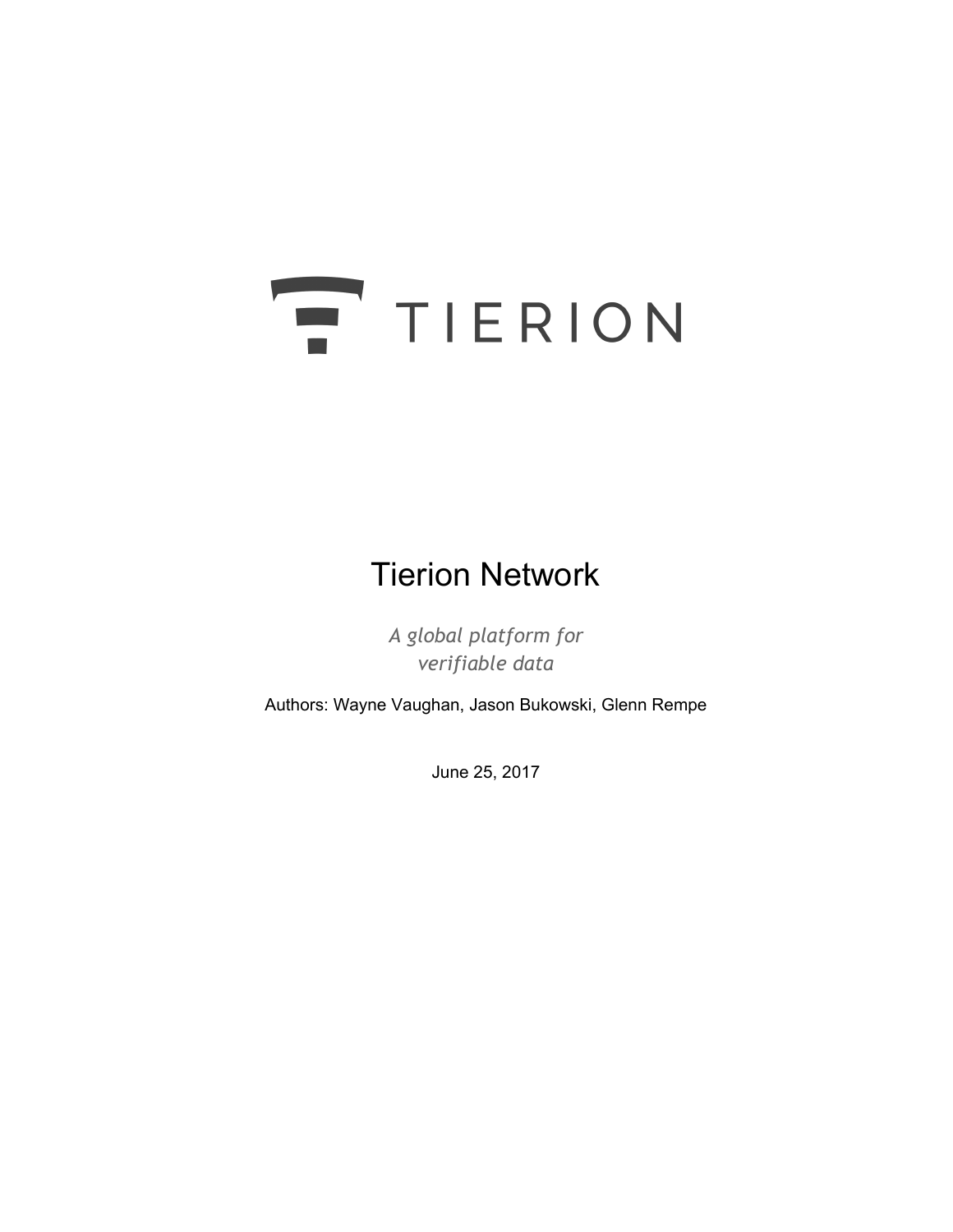# Table of Contents

| <b>Introduction</b>                                 | 4  |
|-----------------------------------------------------|----|
| <b>History</b>                                      | 5  |
| <b>Use Cases</b>                                    | 6  |
| <b>Tierion Network</b>                              | 8  |
| <b>Chainpoint Service</b>                           | 10 |
| <b>Benefits</b>                                     | 10 |
| <b>Chainpoint Proofs</b>                            | 11 |
| <b>Chainpoint Proof Generation</b>                  | 20 |
| <b>Chainpoint Service Infrastructure</b>            | 22 |
| <b>Economics</b>                                    | 26 |
| <b>Tierion Network Token</b>                        | 27 |
| <b>Conclusion</b>                                   | 28 |
| <b>Appendix A: Full Chainpoint 3.0 Proof Sample</b> | 29 |
| <b>Endnotes</b>                                     | 33 |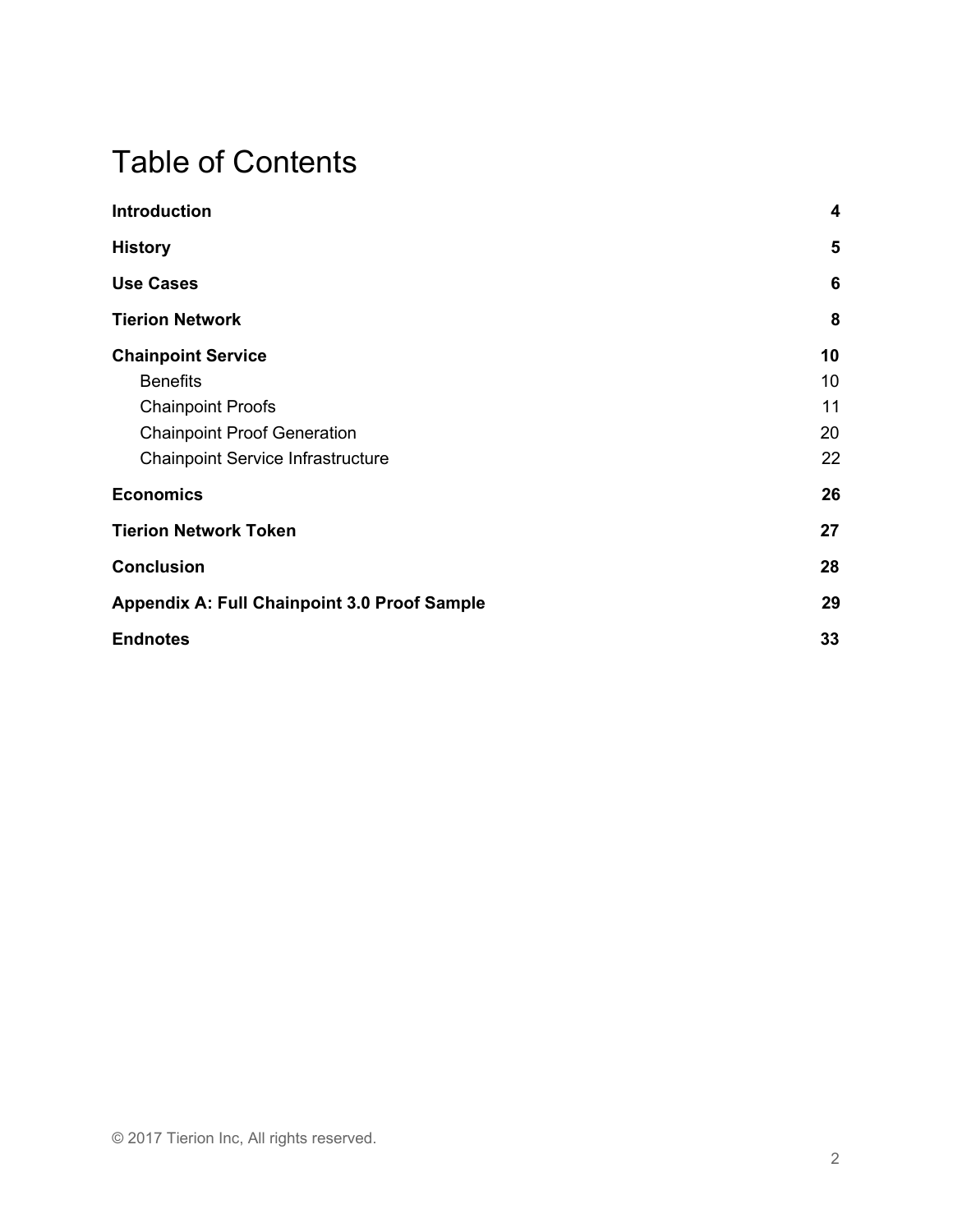# <span id="page-2-0"></span>**Introduction**

Businesses safeguard and notarize important documents such as property titles and contracts to ensure anyone can prove their veracity. Surprisingly, there isn't a universal equivalent for safeguarding digital data. Much of the world's important information is stored digitally and is susceptible to modification by system administrators or hackers. When data is sent over the Internet, the recipient often can't verify when the data was created or if it has been modified from its original state. Problems with data integrity and digital record-keeping are particularly severe in regulated industries such as healthcare, insurance, and financial services where data corruption or tampering has significant legal and reputational consequences.

Tierion is building a universal platform for data verification. Tierion works by creating a proof that links data to a transaction on a blockchain. This is called anchoring. Anyone with this proof can verify the data's integrity and timestamp without relying on a trusted authority.

Tierion launched in 2015 and has become the most widely used platform for anchoring data to the blockchain. Tierion's key innovation was making it simple to anchor a virtually unlimited amount of data to a single blockchain transaction. Tierion's launch also marked the introduction of the Chainpoint protocol, the first standard proof format for anchoring data to a blockchain.

Several open source projects and multiple vendors have adopted the Chainpoint protocol. In July 2016, Chainpoint 2.0<sup>1</sup> was published. It featured several improvements, including the use of JSON-LD<sup>2</sup> and anchoring into multiple blockchains. Tierion formed the Chainpoint W3C Community in September 2016<sup>3</sup>. Chainpoint is the first technology of its kind to receive public support from a major Internet standards organization<sup>4</sup>.

To continue our mission to secure the world's data, we're launching the Tierion Network. Chainpoint has been upgraded to version 3.0 and now runs as a service on the Tierion Network. Together, they provide a universal platform for data verification that operates at massive scale.

Microsoft is joining Tierion in running a core part of the network infrastructure. Anyone can join the Tierion Network by running a node. Each node improves the network's scalability and reliability. Along with this new distributed architecture, a token is being introduced. The Tierion Network Token (TNT) provides an economic incentive to secure the network infrastructure, and serves as a method of settlement between parties to access network resources.

Each Node serves as a mini-Tierion. Node operators can provide users with services using conventional payment and delivery models.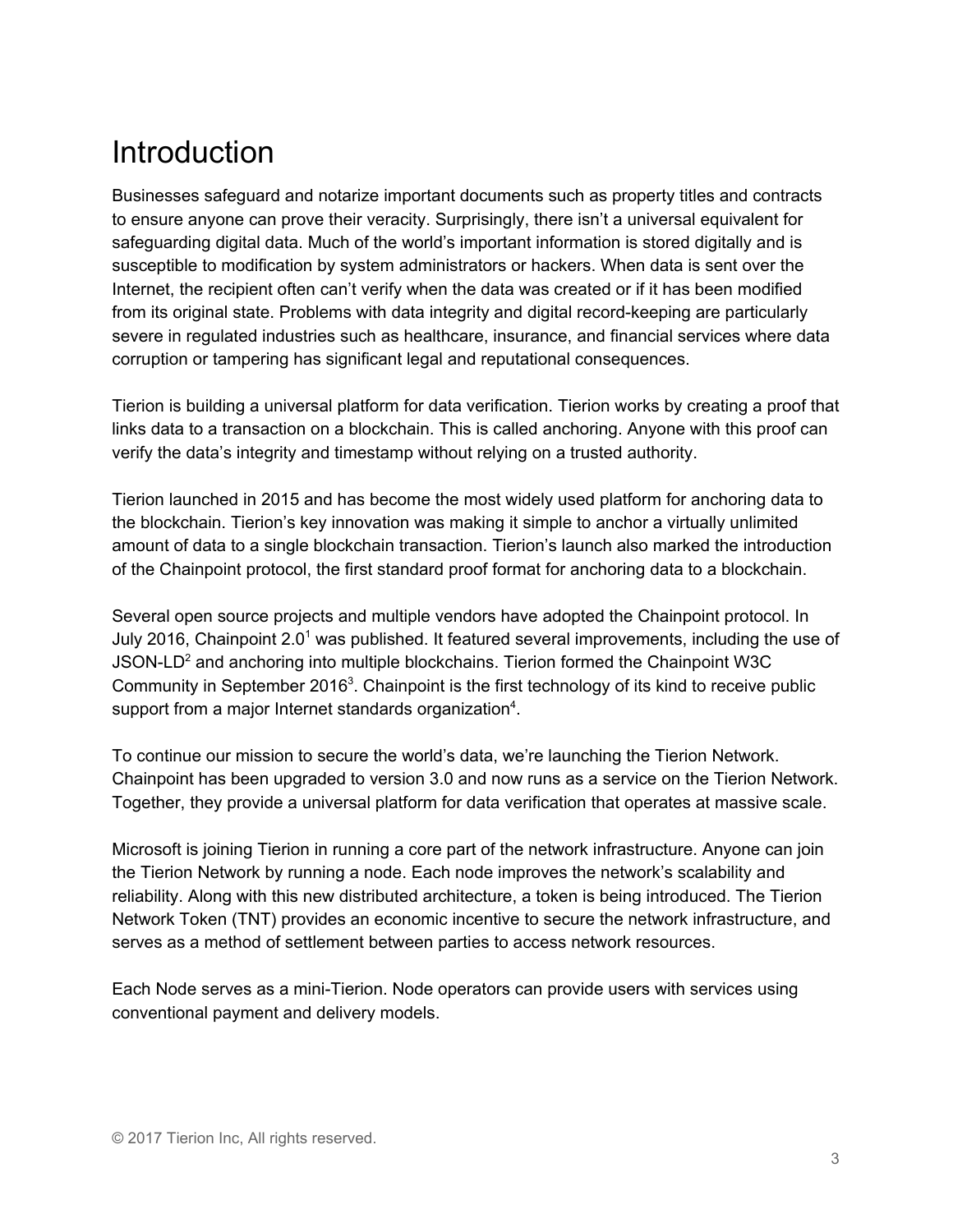# <span id="page-3-0"></span>**History**

Using the Bitcoin blockchain<sup>5</sup> to notarize documents was popularized by Manuel Aráoz with the creation of Proof of Existence<sup>6</sup> in 2012. This system, and others like it, publish a hash of a document in a Bitcoin transaction. Hashes allow computers to compare arbitrarily complex data and determine if they are identical. By comparing the hash of a document with the hash published in the blockchain, it is possible to prove the document existed before the timestamp of the block containing that Bitcoin transaction.

## Why use Bitcoin?

Bitcoin's security model is enforced by the entire network instead of a trusted central authority. Once a transaction is confirmed, it becomes part of an immutable ledger that is distributed across a global network of nodes. It is practically impossible for a malicious agent to alter data on the blockchain.

## **Shortcomings**

These early systems had several shortcomings and never achieved significant commercial adoption:

- 1) **Not Scalable** One document hash was published per Bitcoin transaction. Bitcoin's current network throughput is approximately three transactions per second<sup>7</sup>. This is far too low to support the world's applications.
- 2) **Cost** In June 2015, the cost of anchoring data into Bitcoin was approximately \$0.03 USD. In June of 2017, that cost has increased over 100x to \$3.40 USD.
- 3) **Inaccurate** Bitcoin's block time accuracy is ± 2 hours 8 . This means the timestamp of the block could be an hour before a transaction was published. Time travel violates the laws of physics.

These limitations made it impractical and cost prohibitive to anchor large volumes of data in the Bitcoin blockchain.

Tierion overcame these obstacles and made it simple to link a virtually unlimited amount of data to a single transaction on the blockchain. For the first time, developers had an easy-to-use and affordable service for anchoring data at scale. Chainpoint provided a standard proof format and open source tools for the creation and verification of Chainpoint proofs.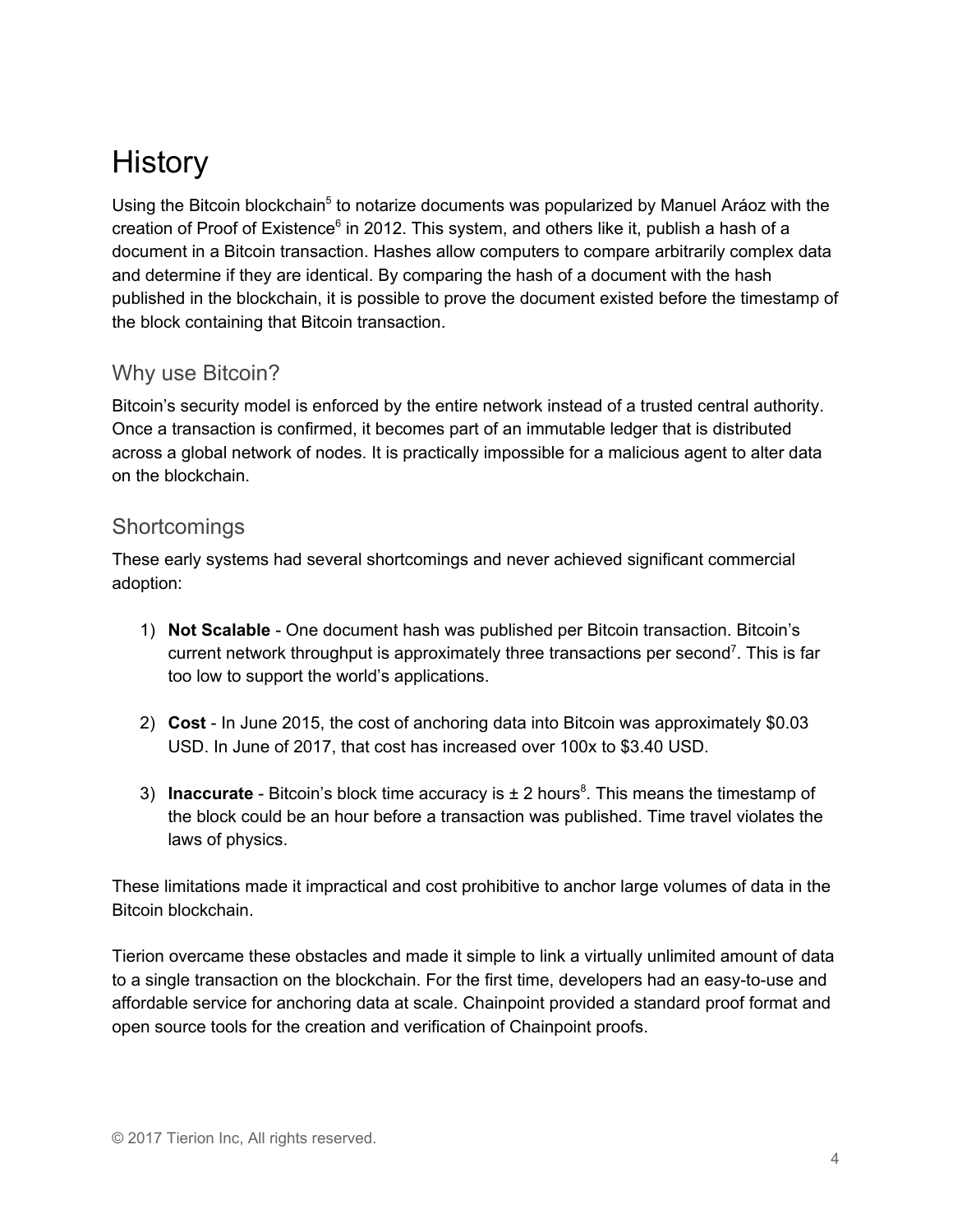# <span id="page-4-0"></span>Use Cases

Since launching in June 2015, Tierion has been used by many organizations in a wide variety of industries. Several open source projects have adopted the Chainpoint protocol. Here are some examples that demonstrate how the technology is being used.

#### **Microsoft** - *Attestations & Data Integrity*

Microsoft and Tierion are collaborating to build a service to generate, manage, and validate attestations<sup>9</sup>; e.g. credentials associated with your work history.

#### **Philips** - *IoT Data Provenance*

Collect data from MRI machines to create an audit trail of its maintenance, usage, and calibration history. Prove compliance with regulations and safety inspections.

#### **Blockcerts** - *Blockchain Verifiable Credentials*

Blockcerts is an open source project that emerged from the MIT Media Lab that uses the Chainpoint protocol to issue blockchain verifiable education credentials.

#### **Verifai** - *Machine Learning Auditability*

Verifai creates a cryptographically verifiable audit trail to prove how a neural network has been trained. Verifai marks the first practical use of blockchain technology in artificial intelligence.

| <b>Use Case</b>            | <b>Description</b>                                                                                                                                                                                 |
|----------------------------|----------------------------------------------------------------------------------------------------------------------------------------------------------------------------------------------------|
| Process Audit Trail        | Cryptographic proof of the order, integrity, and timestamp of any<br>business process. Supply chain, insurance claims, know your<br>customer (KYC), hospital patient care, financial transactions. |
| Document<br>Timestamping   | Several companies offer free timestamping services using the<br>Chainpoint protocol.                                                                                                               |
| <b>IoT Data Collection</b> | Prove the integrity and timestamp of data as it is gathered from<br>connected devices.                                                                                                             |
| <b>Proof of Consent</b>    | Non-repudiable evidence that important consent and approvals<br>have been recorded. Patient care, corporate governance, etc.                                                                       |
| Registry                   | A verifiable registry of creative works, real estate listings, etc.                                                                                                                                |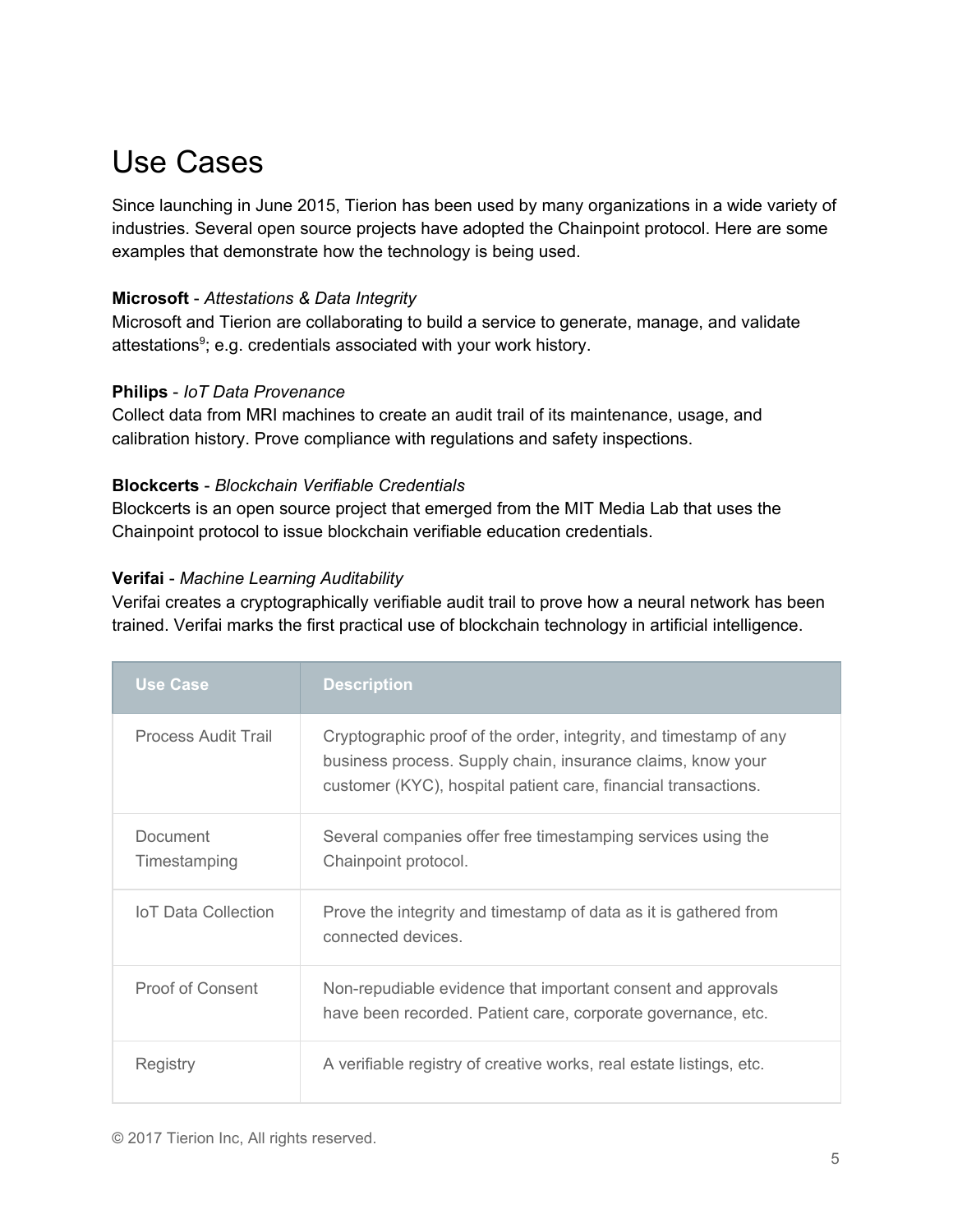| Data Security          | Secure the integrity of key IT assets; customer records, databases,<br>log files, backups, and virtual machine snapshots. |
|------------------------|---------------------------------------------------------------------------------------------------------------------------|
| <b>Clinical Trials</b> | Provide regulators with proof of the integrity of data for clinical trials.                                               |

For each industry specific use case, Tierion delivers three core capabilities.

# Trust anchor

In cryptographic systems, a trust anchor<sup>10</sup> is an authoritative entity for which trust is assumed and not derived. The Bitcoin blockchain is particularly well suited to serve as a trust anchor. No authority controls the Bitcoin blockchain. Once a transaction is confirmed, it becomes part of an immutable ledger that is distributed across a global network of nodes. Erasing or modifying this data is virtually impossible. Tierion provides a scalable means to use multiple blockchains as a trust anchor.

# Data integrity

Data Integrity is the assurance of the accuracy and consistency of data. Organizations with sensitive data need to prove it hasn't been corrupted or manipulated by insider threats or external hackers. Tierion provides a global mechanism for verifying data integrity.

# **Timestamp**

Public blockchains make poor timestamp authorities because of their low time accuracy. For example, Bitcoin's block time accuracy is approximately  $\pm 2$  hours. Trusted timestamps are accurate, but require you to trust the time provided by an authority. Anchors to a public blockchain provide a low accuracy but trustless timestamp. Chainpoint solves this dilemma by including multiple trusted timestamps and multiple trust anchors in each proof. This allows Chainpoint proofs to simultaneously possess accurate and trustless time attestations.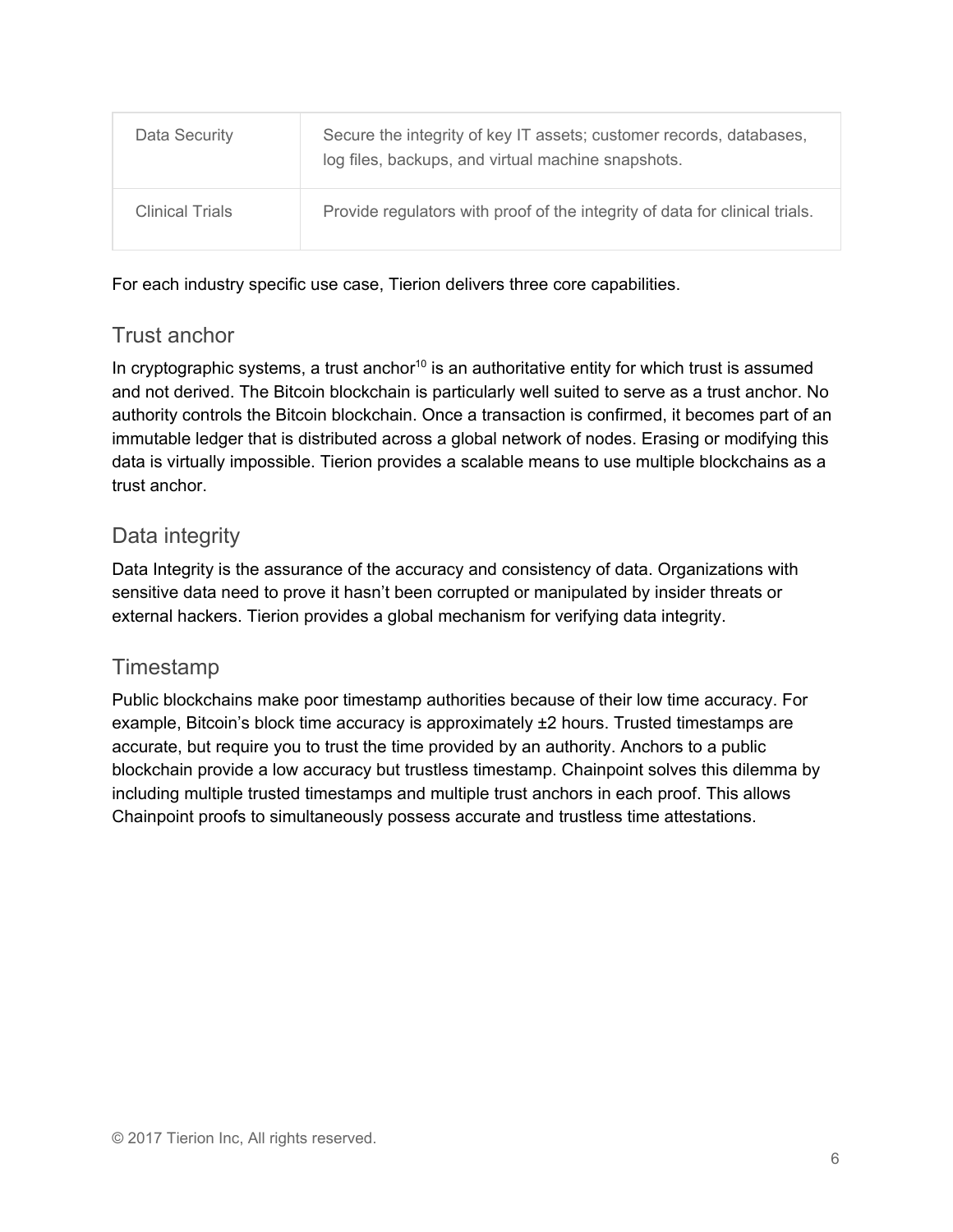# <span id="page-6-0"></span>Tierion Network

Developers get started using the current version of Tierion by visiting the website and signing up for a free account. This gives them access to tools for collecting data, creating and verifying Chainpoint proofs, and integrating data with 500+ popular software applications.

With this next step, Tierion is evolving into a distributed network that offers services that utilize the blockchain as a trust anchor.



*Figure 1. Current Tierion vs New Tierion Network*

Chainpoint is the first service on the Tierion Network and serves as the technical foundation for future services. Chainpoint provides a global utility for anchoring data to the blockchain and a universal platform for data verification.

Future additions to the Tierion Network may include services for securing and sharing verifiable data, document notary and archival, and attestations related to blockchain verifiable identities.

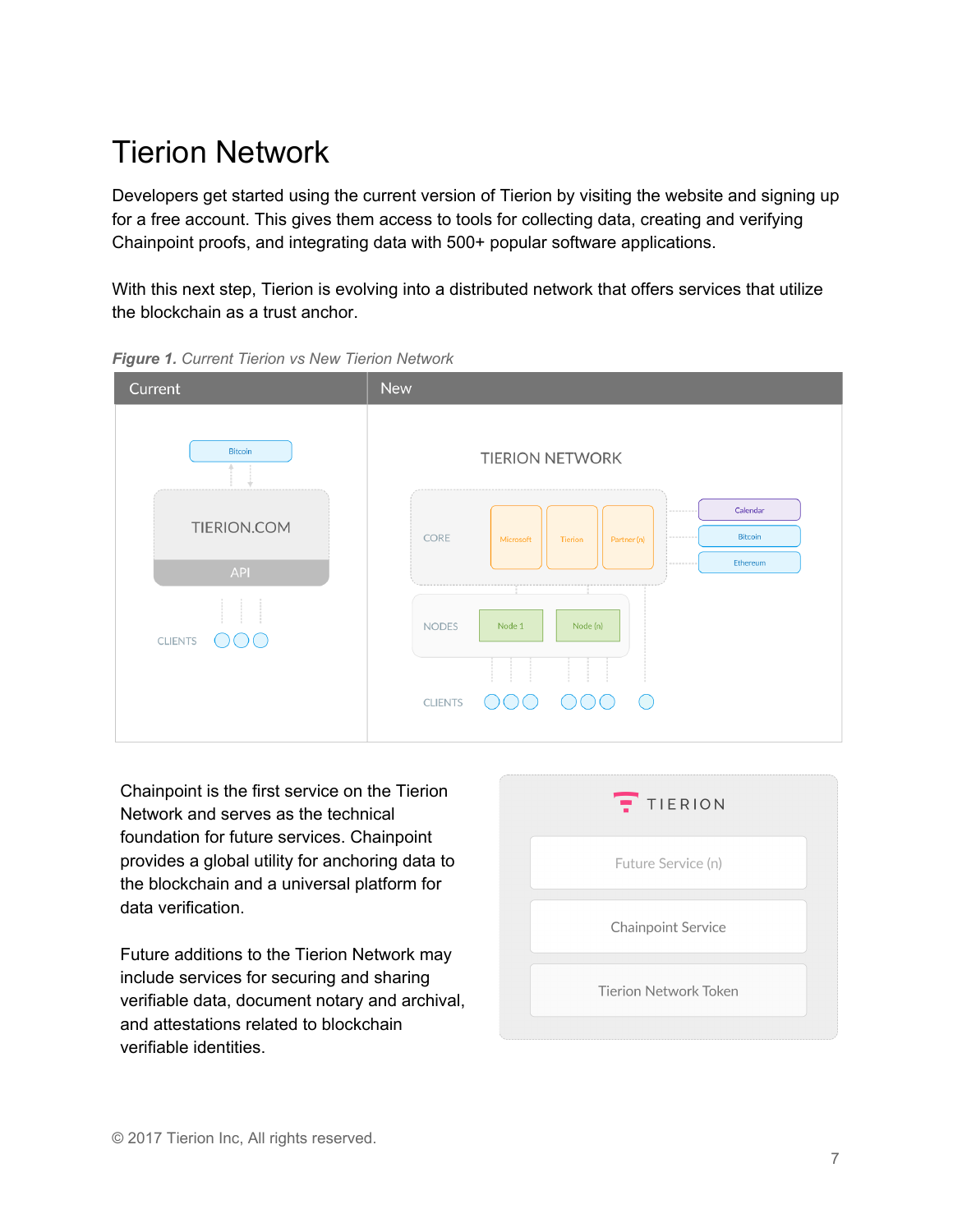The Tierion Network Token (TNT) serves two primary functions:

- 1) A method of settlement between parties to access network resources
- 2) An incentive for network participants to operate and secure the network.

Anyone can join the Tierion Network and earn TNT. End users will not require a token to use the network. See the "Tierion Network Token" section of this document for more details.

## Roadmap

The original version of Tierion has a nearly two year track record and has been used by thousands of organizations. The application will continue to operate. Current customers will be able to migrate to a new version of Tierion.

The Tierion Network and Chainpoint Service has been operating in private beta with our partners. An open beta is planned to launch in August, which marks the two year anniversary of Tierion's launch. Microsoft's infrastructure is planned to come online shortly thereafter.

The Tierion Network is planned to launch before the end of 2017.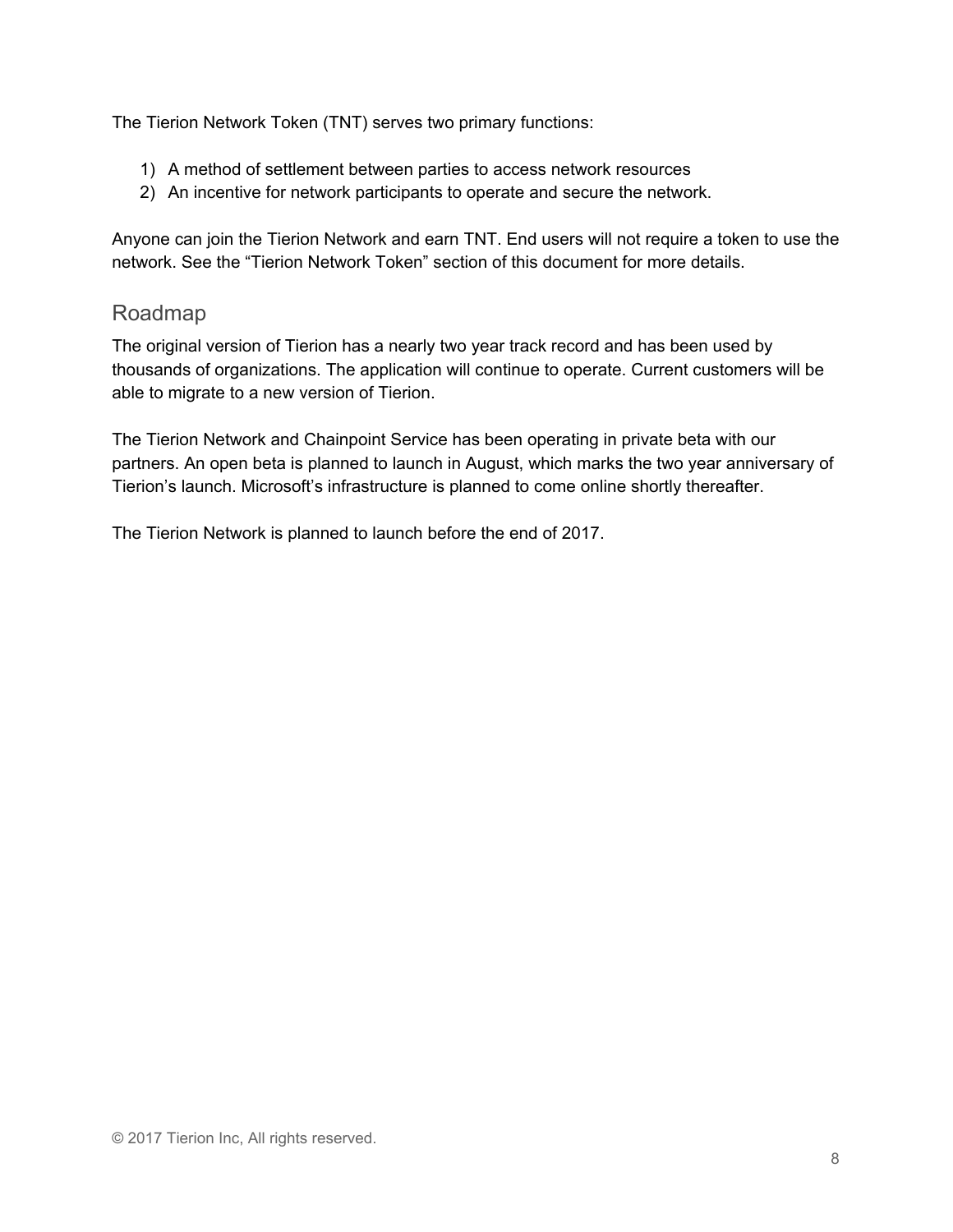# <span id="page-8-0"></span>Chainpoint Service

The Chainpoint Service is a global utility for creating and verifying Chainpoint proofs that runs on the Tierion Network. This section of the white paper provides a detailed technical overview of Chainpoint 3.0. It is organized into four sub-sections:

**Benefits** - benefits of the new Chainpoint 3.0 service **Chainpoint Proofs** - an overview of the elements of a Chainpoint proof **Proof Generation Process** - how Chainpoint proofs are created **Chainpoint Infrastructure** - a description of Chainpoint's global network infrastructure

# <span id="page-8-1"></span>**Benefits**

Chainpoint's new distributed architecture provides several significant advantages.

- 1) **Scalability** Chainpoint uses a highly scalable architecture that is designed to generate millions of proofs per second.
- 2) **Accuracy** Chainpoint includes time data from Network Time Protocol (NTP) servers and the National Institute of Standards and Technology (NIST) with anchors to the Bitcoin and Ethereum blockchains, allowing Chainpoint proofs to simultaneously possess accurate and trustless time attestations.
- 3) **Responsive** Chainpoint responds immediately when a hash is submitted. Proofs are automatically upgraded as they are anchored to the Bitcoin and Ethereum blockchains.
- 4) **Trust** Chainpoint periodically anchors into the decentralized Bitcoin and Ethereum blockchains. This allows the Chainpoint proofs to inherit the security properties of multiple blockchains.
- 5) **Cost Effectiveness** Chainpoint's scalability makes it cost-effective for the world to anchor data to a secure public blockchain. This is particularly relevant as Bitcoin transaction fees have increased more than 100x in the past two years and are likely to continue to rise.
- 6) **Global Calendar** Chainpoint servers work in consensus to generate a global, publicly auditable, blockchain called the Chainpoint Calendar. This makes it easier to verify Chainpoint proofs and audit the network.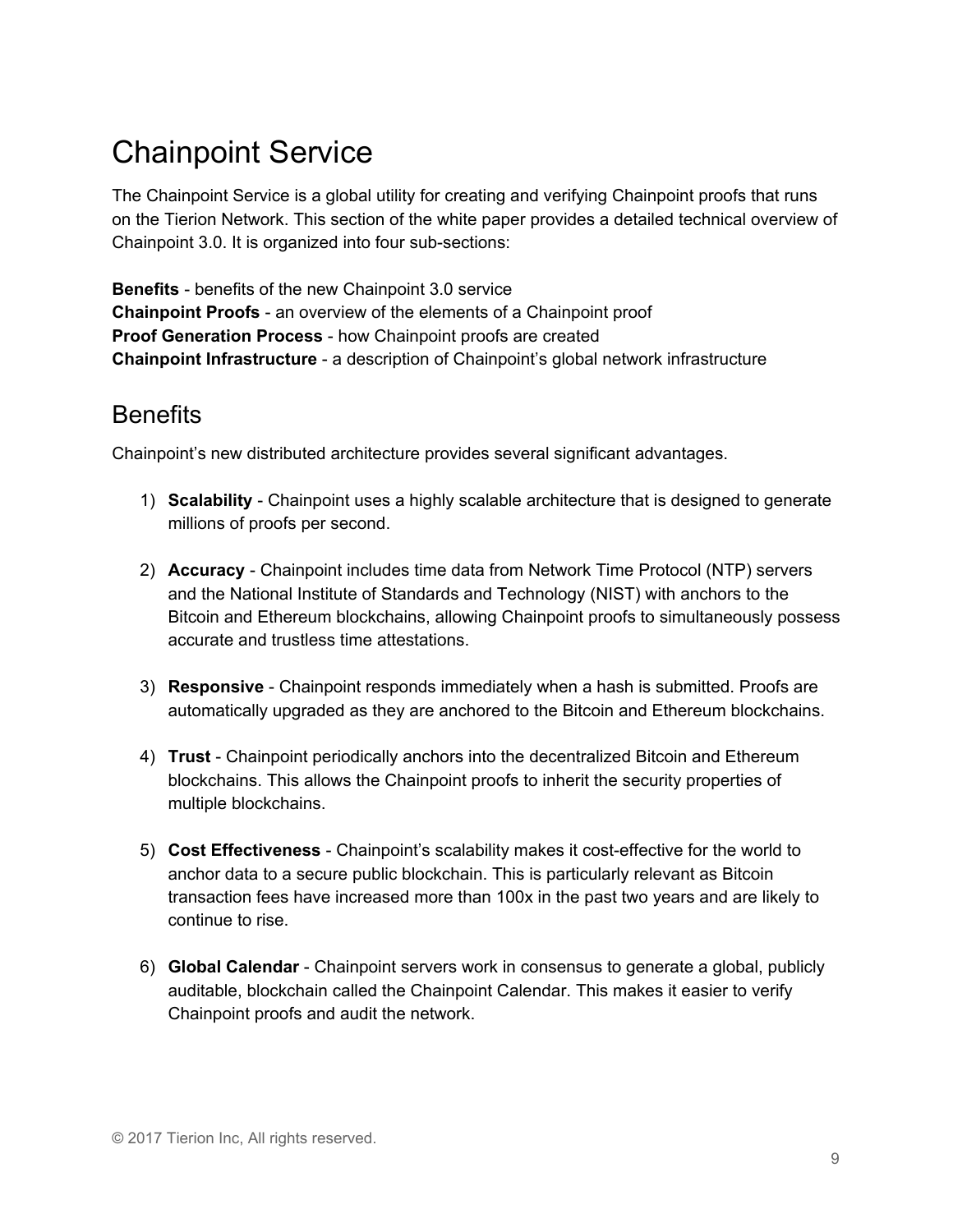# <span id="page-9-0"></span>Chainpoint Proofs

Each Chainpoint proof contains a set of operations that cryptographically link a hash to multiple blockchains. These links are called anchors. Chainpoint proofs are verified by replaying the operations and checking each anchor for an expected value.

The new proof format has the flexibility to support the inclusion of external data, multiple hash types, and branches. Chainpoint proofs can be verified with any Chainpoint compatible verification tool.



*Figure 2. Conceptual depiction of the structure of a Chainpoint 3.0 proof.*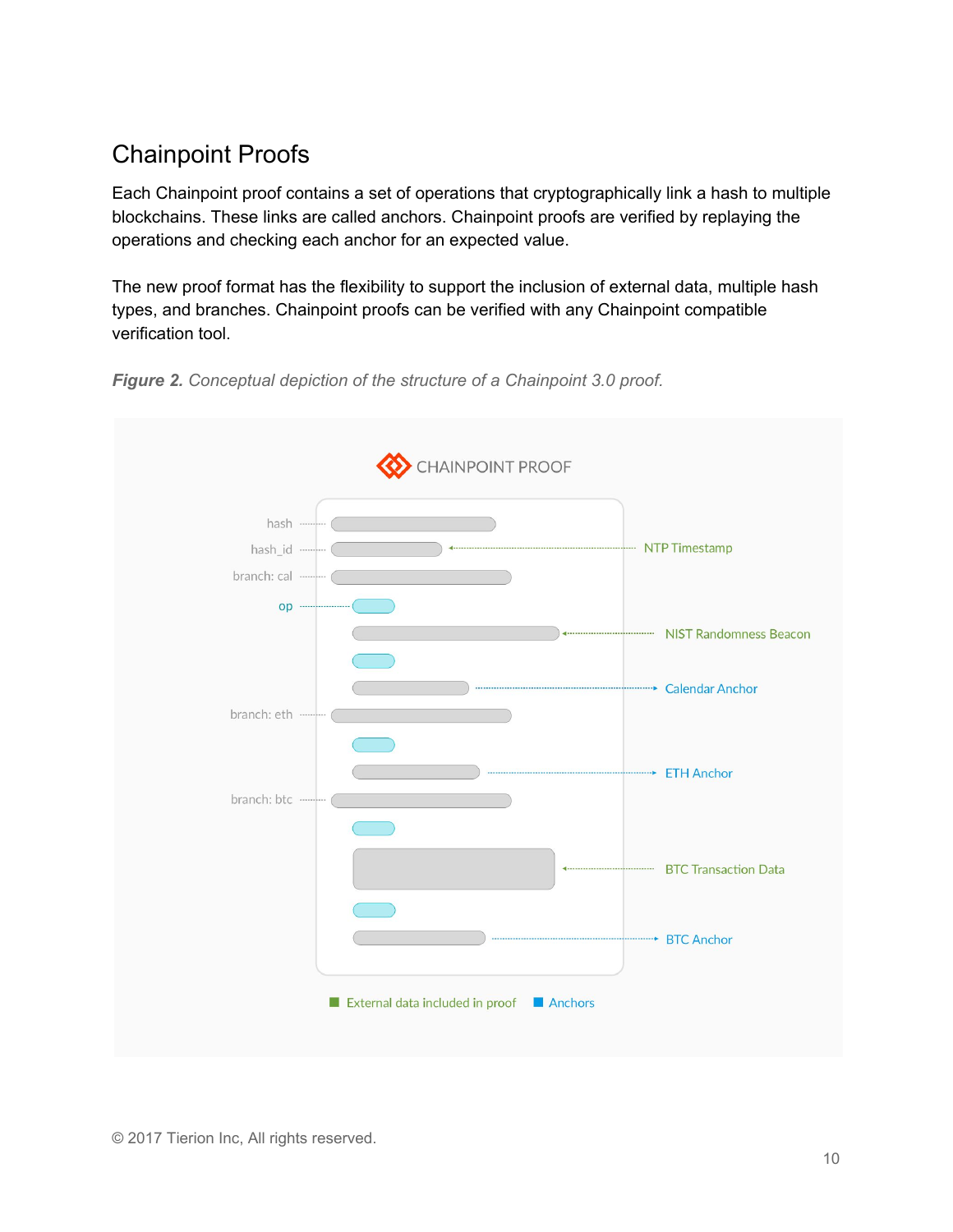Sample Chainpoint Proof

*This sample proof has been truncated for readability. See Appendix A for a full proof.*

```
{
   "@context": "https://w3id.org/chainpoint/v3",
   "type": "Chainpoint",
   "hash": "52da1abc1608bf37a204f3d9664541fad88dbd91014cd3e5f0542b98c00b787c",
   "hash_id": "8853b190-6061-11e7-9322-45354847e629",
   "hash_submitted_at": "2017-07-04T02:36:07Z",
   "branches": [
     {
       "label": "cal_anchor_branch",
       "ops": [
         {
           "l": "8853b190-6061-11e7-9322-45354847e629"
         },
         {
           "op": "sha-256"
         },
         {
           "l":
"1499135760:889036cac6f4d9dbfc13693da2a558f65fc2468d26ef3f3934b8d5e19e86d7616793e4d24de
bccdf2674d175f66724cdcf5198406c1967d83a35b9a00d3f12cb"
         },
         {
           "op": "sha-256"
         },
         {
           "l": "1407:1499135771727:1:a.chainpoint.org:cal:1407"
         },
         {
           "r": "e61eebbe297ed276d20005dcd146805c1846a4b709066c40a176903f84464ace"
         },
         {
           "op": "sha-256"
         },
         {
           "anchors": [
             {
               "type": "cal",
               "anchor_id": "1407",
               "uris": [
                 "http://a.chainpoint.org/calendar/1407/hash",
 ]
 }
 ]
 }
\blacksquare }
  ]
}
```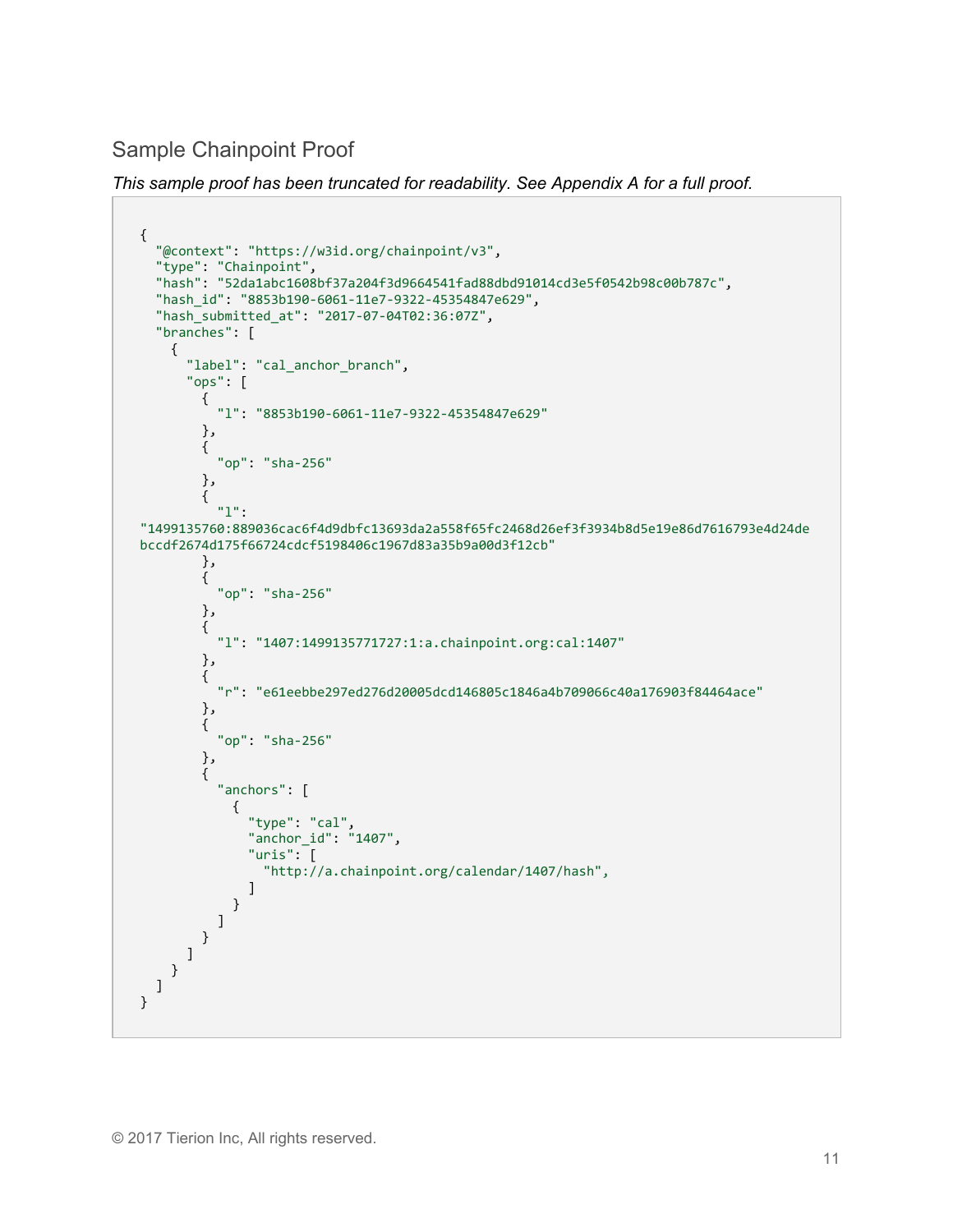# Chainpoint Proof Overview

This section provides a overview of the Chainpoint proof elements in *Figure 2*.

#### hash

The **hash** element of a Chainpoint proof represents some data that you want to prove is anchored to the blockchain.

A hash is a cryptographic digest of any data. Hash functions always produce the same hash given identical input. Hash functions output a fixed length string regardless of the size or type of input.

| Input       | Size     | Hash (SHA256)                                                    |
|-------------|----------|------------------------------------------------------------------|
| text string | 10 bytes | ef7797e13d3a75526946a3bcf00daec9fc9c9c4d51ddc7cc5df888f74dd434d1 |
| image       | 400MB    | 5161bc058e63d8db009b21decba2fc455f8e4cfe8536e9aa110ee7dd914ca68a |
| database    | 56GB     | 3d22b7e4a3ed8883d9395f6e5064cbeb7d27d696228026acb58091678484005e |

Hashes allow computers to compare data. If hashes match, the source data must be identical. Hash functions cannot be reversed to discover anything about the input. This makes hashes useful for proving the existence and integrity of data while keeping the source confidential.

## hash id & NTP timestamp

Chainpoint uses Network Time Protocol  $(NTP)^{11}$  to keep time synchronized with a worldwide network of atomic clocks. Chainpoint generates a unique identifier for each hash it receives. This hash\_id is an RFC 4122 Version 1 UUID<sup>12</sup> which contains a high precision timestamp that reflects the NTP time. A **hash id** is included in the cryptographic operations, thus the exact time Chainpoint received the hash is embedded in each proof.

#### branches

Chainpoint proofs are organized into a tree. The **hash** serves as the root. Each branch contains a list of operations which terminates in an anchor; a claim that a value is published in an external system. *Figure 1* contains three branches, calendar, ethereum, and bitcoin.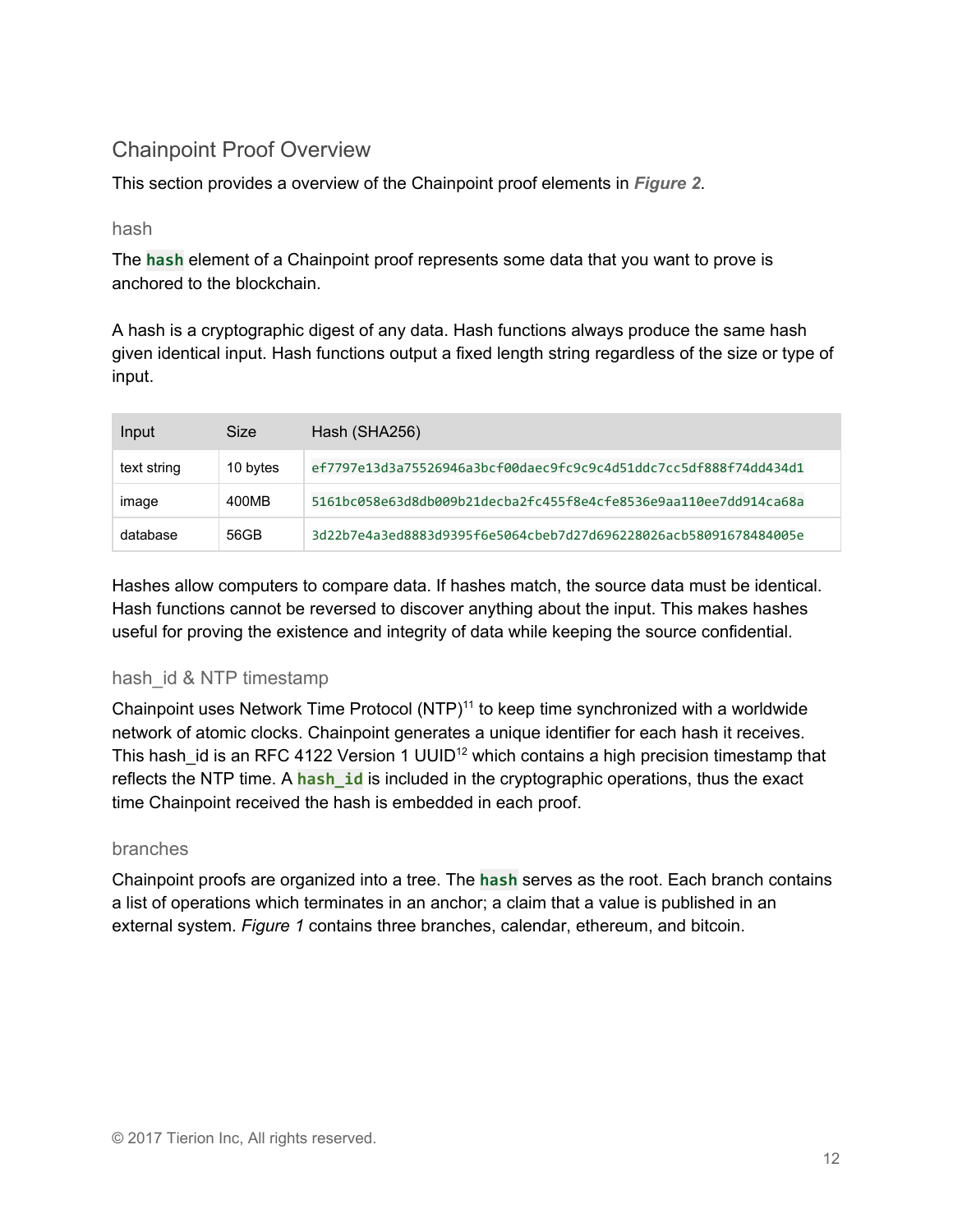operations (ops)

Operations are performed in sequence to verify a proof. Operations include left concatenate, right concatenate, and a set of hashing functions. Chainpoint can be extended to include additional operations.

The hash field of a Chainpoint proof is used as the starting value when performing operations. The result of each operation is used as the input for the next operation. Consider the following example which begins with an empty string (instead of a hash) as the starting value:

```
{
  "l": "chain"
},
{
  "r": "point"
},
{
  "op": "sha-256"
},
```
The above sample translates to: SHA256('chain' | 'point') resulting in c8c60e9c3c1e693e0b4ac9cd2da89c67df1b83d4a5a27be7baa841c11cfc7b09

Operations replay the calculations made when a hash goes through the proof generation process. A proof can be verified by executing the operations and checking each anchor for an expected hash value.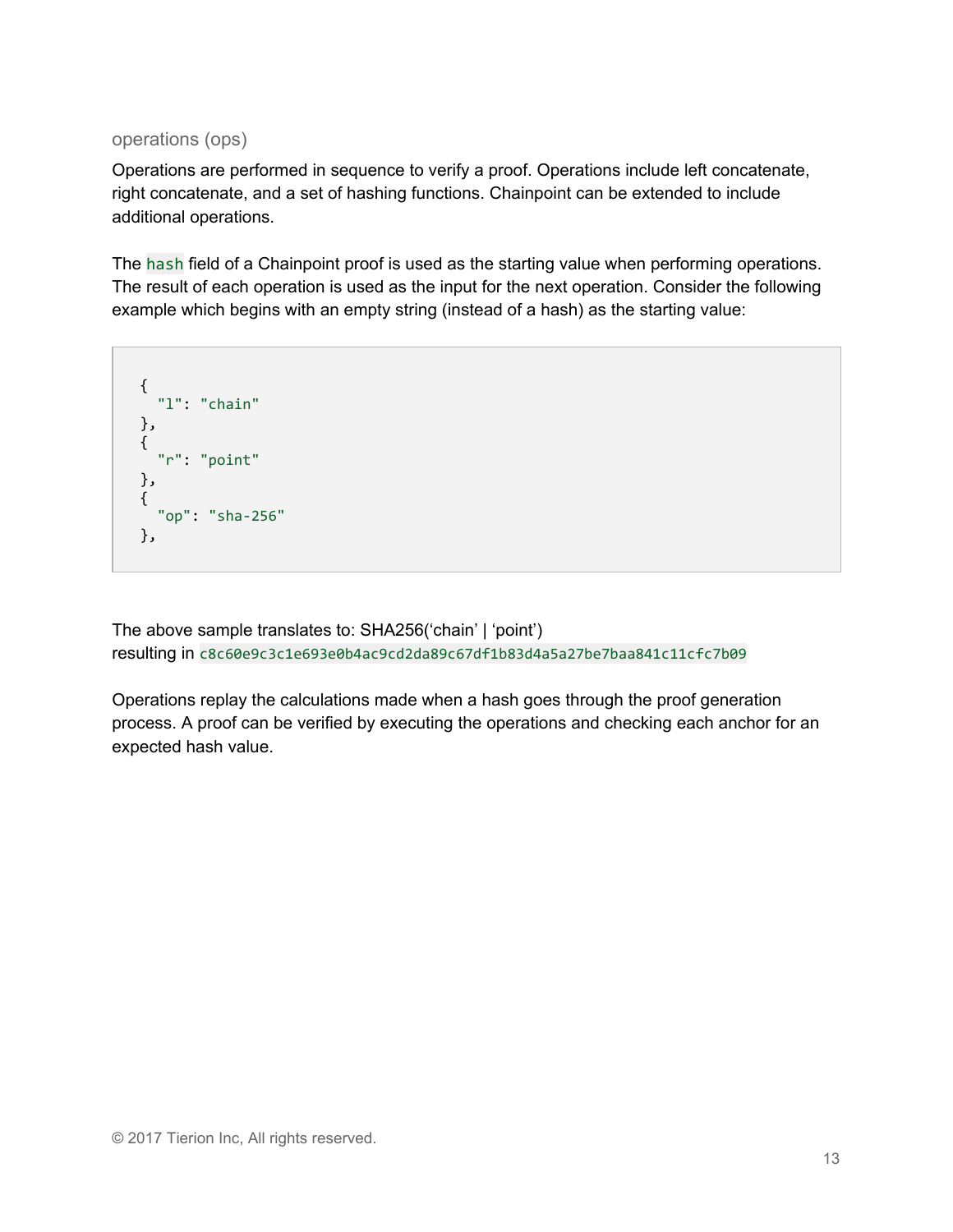#### NIST Randomness Beacon

In the movies, kidnappers provide "proof of life" by taking a photo of the victim holding a current newspaper. This proves the photo was taken after the newspaper was printed. Our team collaborated with the National Institute of Standards and Technology (NIST) to create an analogous technique to prove a Chainpoint proof was created after the hash\_id is generated<sup>13</sup>.

The NIST Randomness Beacon project, led by Dr. Rene Peralta, continues work started by Haber and Stornetta at AT&T Bell Labs<sup>14</sup> in the 1990's. Each minute, the Randomness Beacon publishes a value created by a network of random number generators. Beacon values are generated by specialized hardware that 'uses quantum effects to generate a sequence of truly random values, guaranteed to be unpredictable, even if an attacker has access to the random source' 15 .





NIST Beacon data is included in every Chainpoint 3.0 proof. Since the random values are unknowable before they are published, we can assert that each Chainpoint proof:

- Should have a NIST timestamp earlier or equal to when a hash was received
- The NIST time should generally be within one minute of when a hash was received

This is the first time publicly verifiable data is being used to improve the accuracy of a blockchain timestamp proof.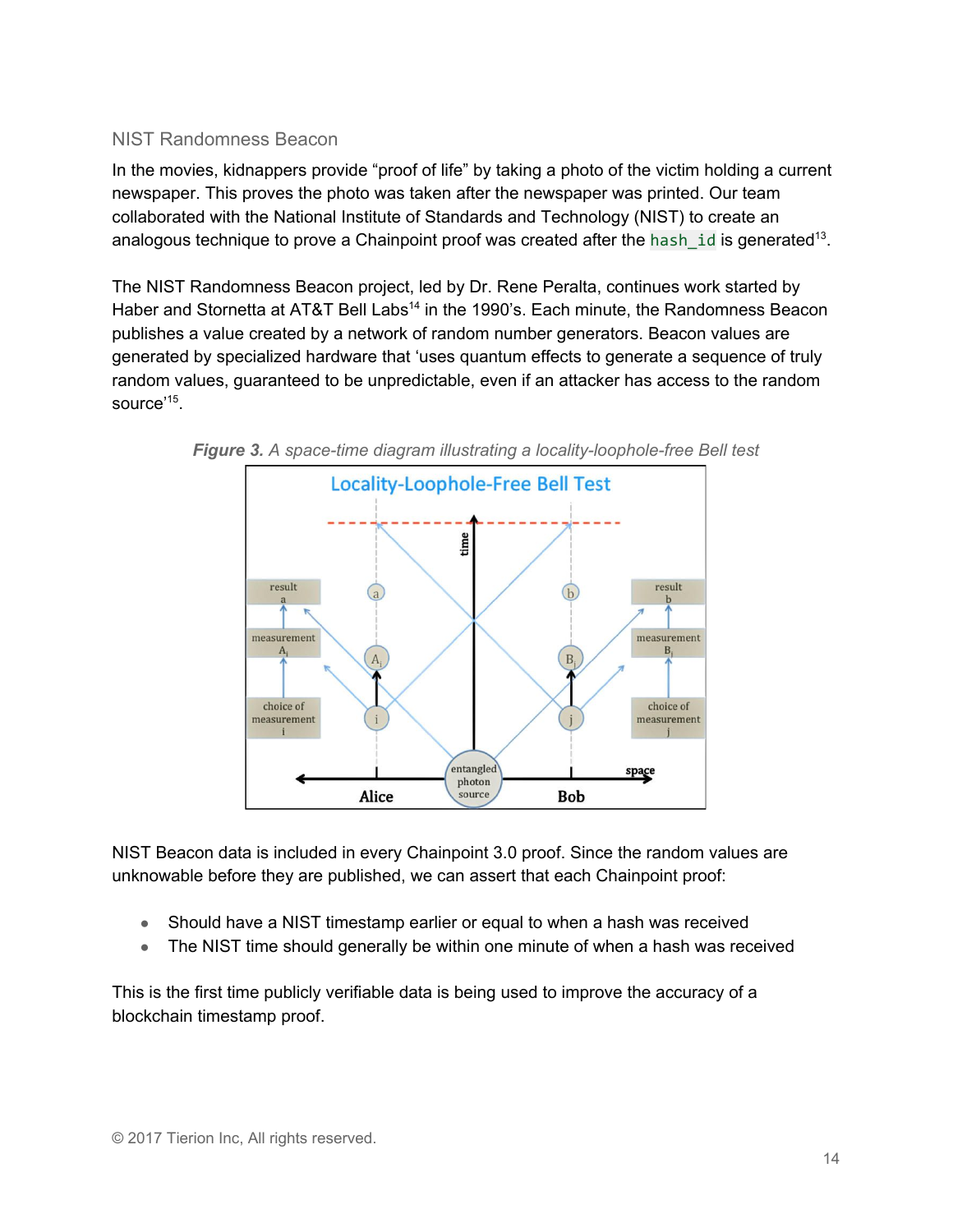## Calendar Anchor

The Chainpoint Calendar is similar to a hash calendar<sup>16</sup>; it is a blockchain that is created and maintained by the participants of the Chainpoint Network. Each Chainpoint proof is anchored to this global calendar within seconds of hash submission. Once anchored to the global calendar, Chainpoint generates a partial proof, eliminating the need to wait for Bitcoin and Ethereum transactions to confirm.

```
{
  "anchors": [{
     "type": "cal",
     "anchor_id": "1027",
     "uris": [ "http://a.chainpoint.org/calendar/1027/hash" ]
   }]
}
```
The Calendar also contains data for verifying Chainpoint proofs. Calendar data is mirrored by a distributed network of Chainpoint Nodes. More on this later.

## Ethereum Anchor

The anchor hash is published in an Ethereum transaction in the data field. The ETH address is included in the Chainpoint proof.

```
{
  "anchors": [{
    "type": "eth",
    "anchor_id": "d3e7ec84c3dbe86f7d9a8ea68ae4ded6c0b012be519f433a07f15bd612fb47a9",
    "uris": [ "http://a.chainpoint.org/calendar/1048/data" ]
   }]
}
```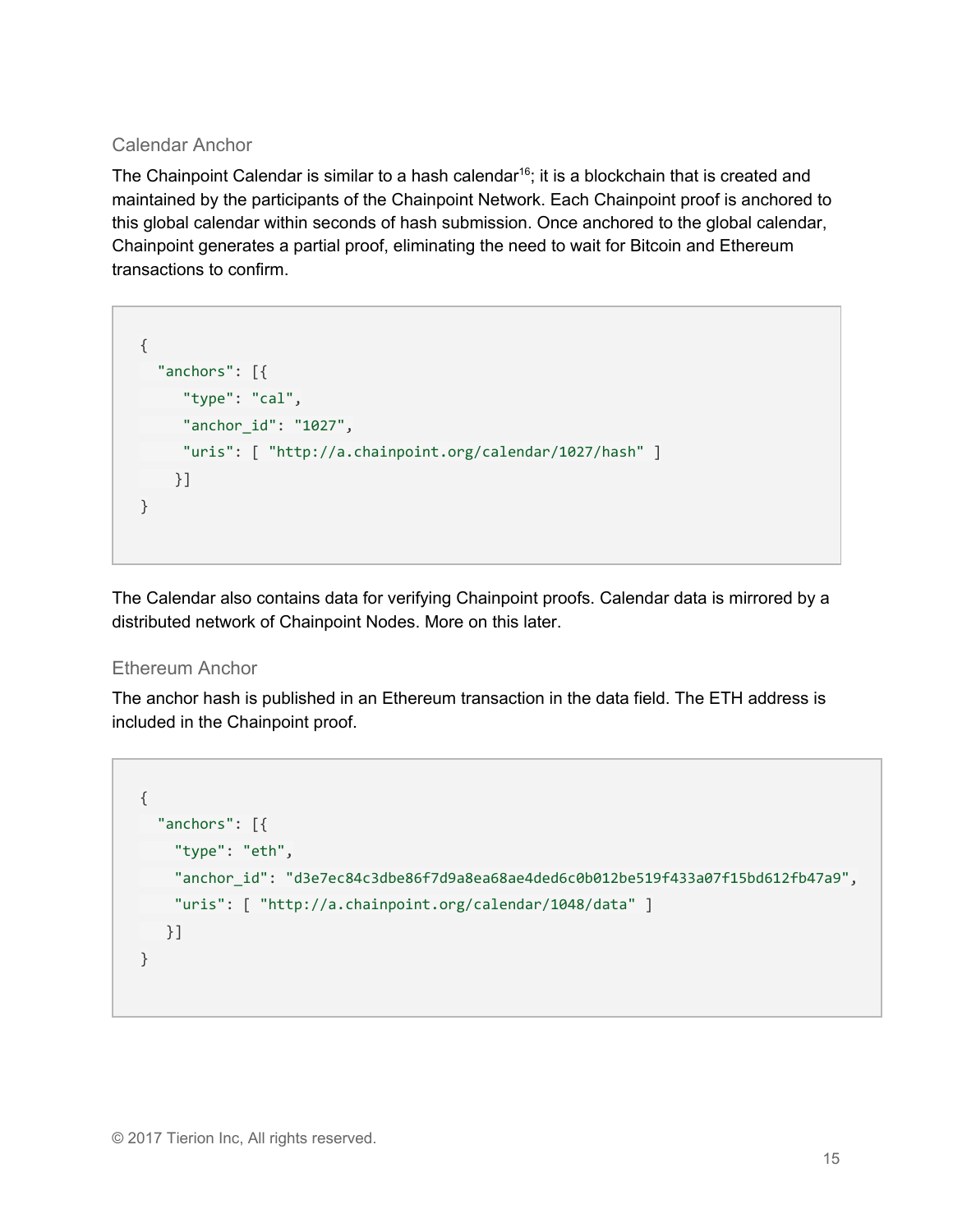#### Bitcoin Anchor

The anchoring hash is included in OP\_RETURN of a Bitcoin transaction. As a consequence, this value is included in the raw transaction body, allowing the transaction ID and the Merkle path from that transaction to the Bitcoin block's Merkle root to be calculated.

Chainpoint waits for six confirmations after publishing an anchoring transaction, determines the Merkle path from the transaction id to the block's Merkle root, and appends this data to the Chainpoint proof. This ensures proofs can be verified if OP\_RETURN is pruned, or if a verifier has dataset that only contains block header data.

```
{
  "anchors": [{
     "type": "btc",
     "anchor_id": "434702",
     "uris": [ "http://a.chainpoint.org/calendar/1056/data" ]
   }]
}
```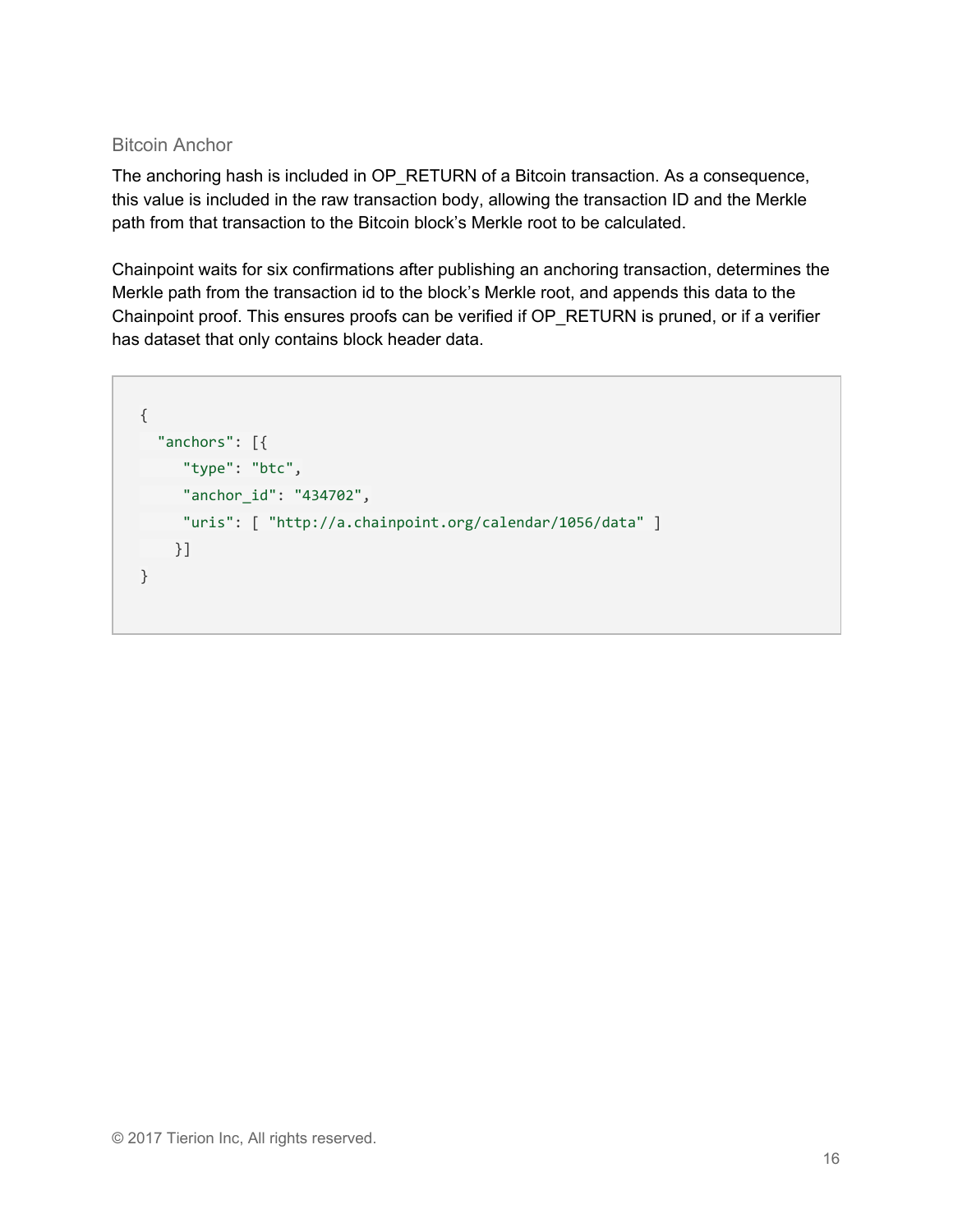# Chainpoint Proof Elements

## *Complete list of Chainpoint 3.0 proof elements. See Appendix A for a sample proof.*

| <b>Name</b>                           | <b>Description</b>                                                                                                                                                                                   |  |
|---------------------------------------|------------------------------------------------------------------------------------------------------------------------------------------------------------------------------------------------------|--|
| @context<br>string, required          | the JSON-LD context for the proof                                                                                                                                                                    |  |
| type<br>string, required              | the JSON-LD type definition                                                                                                                                                                          |  |
| hash<br>string, required              | hash value between 40 and 128 hex characters. Must be even length.                                                                                                                                   |  |
| hash_id<br>string, required           | a Version 1 UUID with embedded timestamp. Random number used as<br>MAC input. Timestamp represents server time (UTC) of hash<br>submission.                                                          |  |
| hash_submitted_at<br>string, required | Human readable ISO 8601 timestamp extracted from time embedded<br>in the hash_id                                                                                                                     |  |
|                                       | branches - an array of branch objects. Branches can be nested without limit and MUST be<br>traversed only after executing 'ops'. (required only at root)                                             |  |
| label<br>string, optional             | text string representing the branch name                                                                                                                                                             |  |
| ops<br>array, optional                | an array of operations objects. Operations are performed in sequence<br>to arrive at an intermediate hash prior to entering a nested branch.                                                         |  |
| branches<br>array, optional           | nested array of branch objects. Each branch contains ops; labels and<br>additional nested branches are optional.                                                                                     |  |
|                                       | ops - an array of operation objects (required under every 'branches' object)                                                                                                                         |  |
| string, optional                      | left concatenate a value. If the value is a hexadecimal string, it will be<br>read as a hexadecimal byte array, otherwise the string will be<br>converted to its byte value assuming UTF-8 encoding. |  |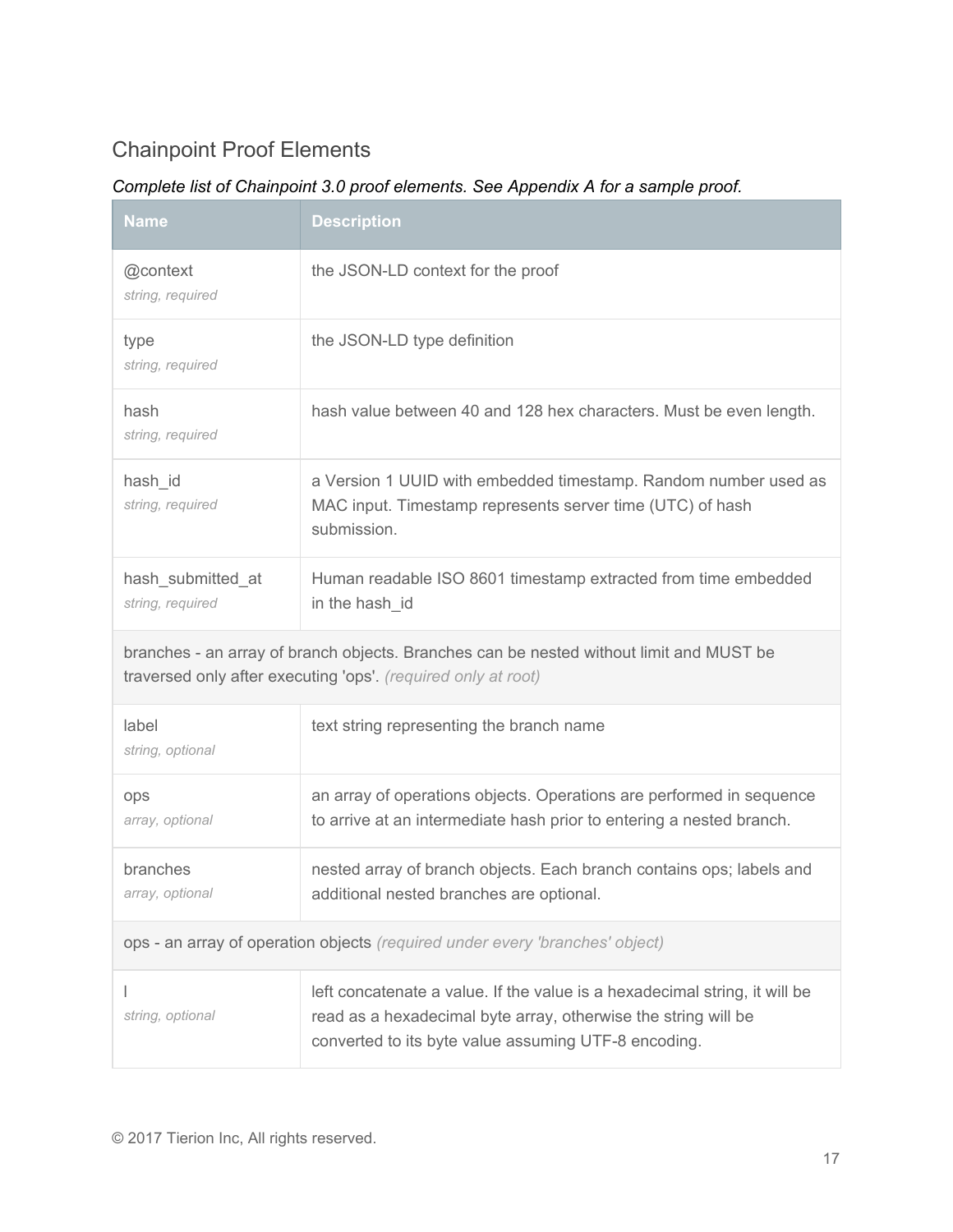| r<br>string, optional         | right concatenate a value. If the value is a hexadecimal string, it will be<br>read as a hexadecimal byte array, otherwise the string will be<br>converted to its byte value assuming UTF-8 encoding.                                                                                                                                                                                                                                                                                                                                      |
|-------------------------------|--------------------------------------------------------------------------------------------------------------------------------------------------------------------------------------------------------------------------------------------------------------------------------------------------------------------------------------------------------------------------------------------------------------------------------------------------------------------------------------------------------------------------------------------|
| op<br>string, optional        | an operation to perform on the current value combined with a previous<br>'l' or 'r' operation. Current operations: 'sha-224', 'sha-256', 'sha-384',<br>'sha-512', 'sha3-224', 'sha3-256', 'sha3-384', 'sha3-512', or the special<br>purpose 'sha-256-x2' which applies 'sha-256' twice.                                                                                                                                                                                                                                                    |
|                               | anchors - an array of anchor objects (required under every 'ops' object).                                                                                                                                                                                                                                                                                                                                                                                                                                                                  |
| type<br>string, required      | one of 'cal' (Calendar), 'btc' (Bitcoin), or 'eth' (Ethereum) anchor types                                                                                                                                                                                                                                                                                                                                                                                                                                                                 |
| anchor id<br>string, required | an identifier used to look up embedded anchor data. e.g. a Bitcoin<br>transaction or block ID.                                                                                                                                                                                                                                                                                                                                                                                                                                             |
| uris<br>array, optional       | an array of special purpose string URI's, each of which can be used to<br>lookup and retrieve the exact hash resource required to validate this<br>anchor. The URI MUST return only a Hexadecimal hash value as a<br>string. The URI MUST also contain the 'anchor_id' value to lookup the<br>URI resource. This strict requirement is to allow automated clients to<br>retrieve and validate intermediate hashes when verifying a proof. The<br>body value returned by the URI MUST be of even length and match the<br>regex [a-fA-F0-9]. |

# JSON-LD & Binary Formats

Chainpoint proofs are commonly used in their JSON-LD format, as seen in the many examples used throughout this document. The JSON-LD format makes proofs human readable and easy to integrate into other JSON-LD documents.

Chainpoint proofs can converted to a binary format. The binary format uses MessagePack and zlib to substantially reduce the proof size. For example, a 5,098 byte JSON formatted proof is reduced by 72% to 1,442 bytes when converted to binary format.

Information on the Chainpoint binary format can be found at https://github.com/chainpoint/chainpoint-binary/.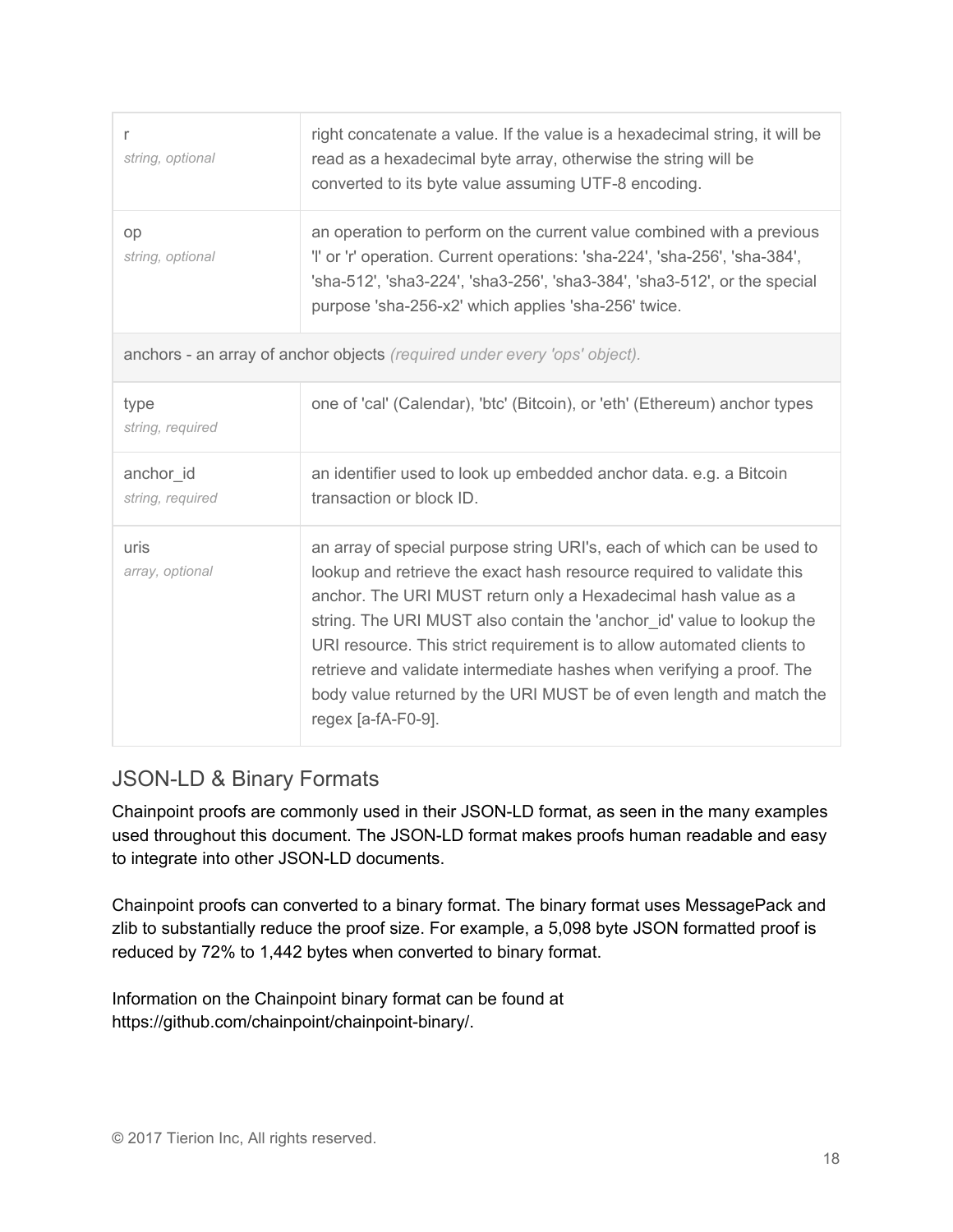# <span id="page-18-0"></span>Chainpoint Proof Generation

The following description approximates how each element interacts throughout the proof generation process.





## Hash Submission

Submit a hash to a Chainpoint service. Each submission may contain 1 - 1,000 hashes. Hashes can be hex strings between 40 and 128 characters. This allows submission of common hash types such as SHA-1, SHA-256, and SHA-512. SHA-256 is encouraged. Chainpoint immediately returns a RFC 4122 Version 1 UUID with an embedded NTP timestamp that uniquely identifies each hash.

## Hash Processing

The submitted hash is combined with the UUID to create a new hash. This mixing of data acts as a cryptographic nonce and ensures that Chainpoint processes unique hashes even when duplicate hashes are submitted.

Next, the hash is combined with the NIST Beacon data to create another new hash. This makes it possible to prove that the hash was submitted after the NIST Beacon values were published. Hashes are then sent to an aggregation service.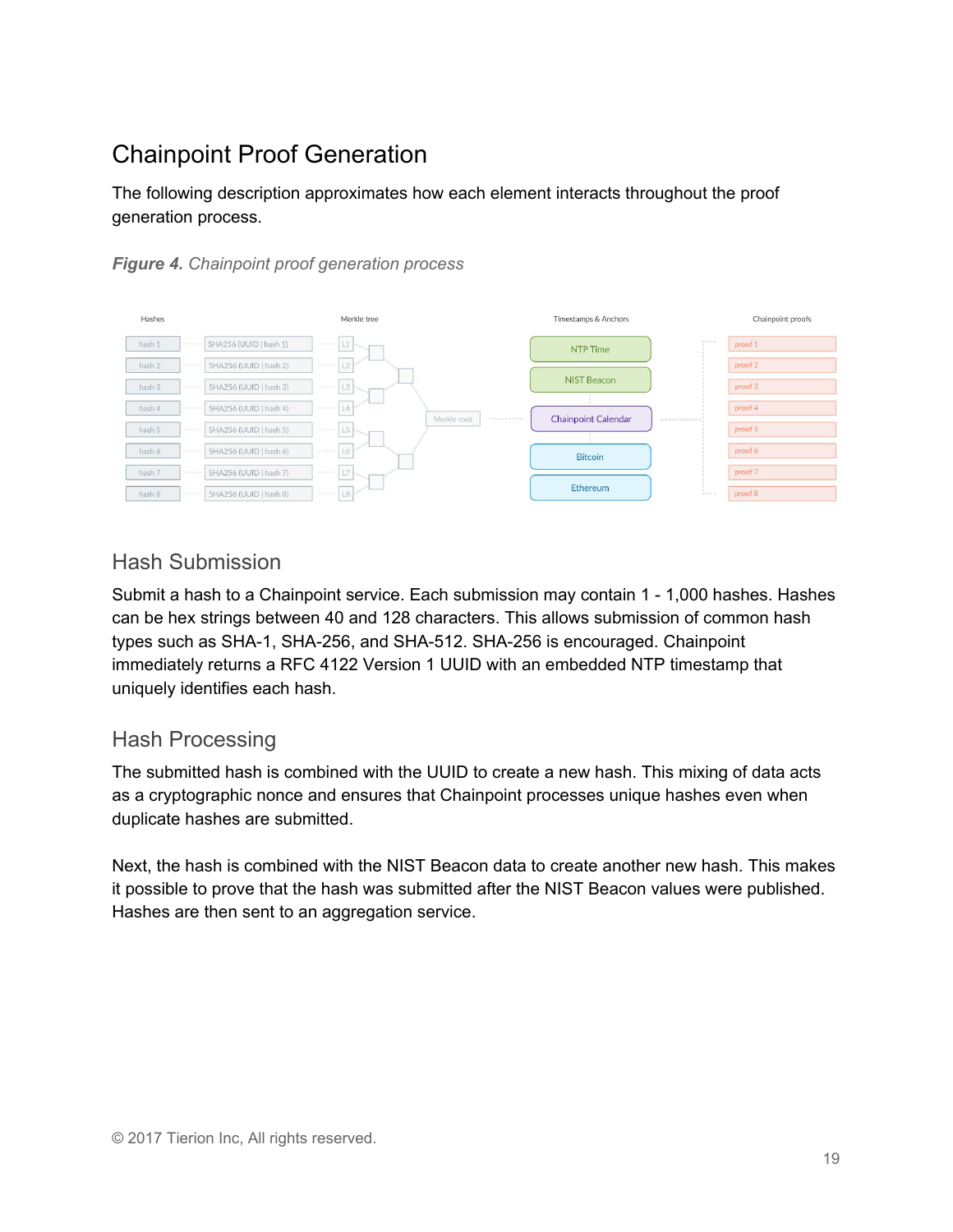# **Aggregation**

Chainpoint periodically aggregates hashes into number of parallel Merkle trees. This hierarchical aggregation allows for handling massive numbers of hashes. The Merkle root from each tree is periodically sent to the Chainpoint Calendar. A Merkle inclusion proof is generated for each hash and stored. These partial proofs are continually appended with new data throughout the proof generation process.

# Calendar Consensus

The Calendar is a blockchain that is kept in consensus between multiple Chainpoint Servers. This ensures that a single global calendar blockchain can be used to verify Chainpoint proofs. Calendar data is organized into blocks. These blocks are stored as records in a distributed cluster of CockroachDB databases<sup>17</sup>. Writes to the calendar are enforced by a leader election using a cluster of Consul<sup>18</sup> servers.

# Calendar Blocks

The Chainpoint Calendar periodically aggregates Merkle roots into a new Merkle tree. A new set of Merkle inclusion proofs is generated and appended to the existing partial proofs. The root of this Merkle tree is written to a *calendar block*.

# Anchor Blocks

Calendar blocks are periodically anchored to the Bitcoin and Ethereum blockchain. This is done by publishing a transaction that commits an anchor block hash to a transaction on the blockchain.

# Confirmation Blocks

Chainpoint monitors the blockchain. When each *anchoring transaction* receives a sufficient number of confirmations, a *confirmation block* is added to the Calendar. Each *confirmation block* contains the data needed to finalize each Chainpoint proof.

# Proof Completion

After a confirmation block is written, Chainpoint appends partial proofs with the final data. Complete Chainpoint proofs are now available for retrieval.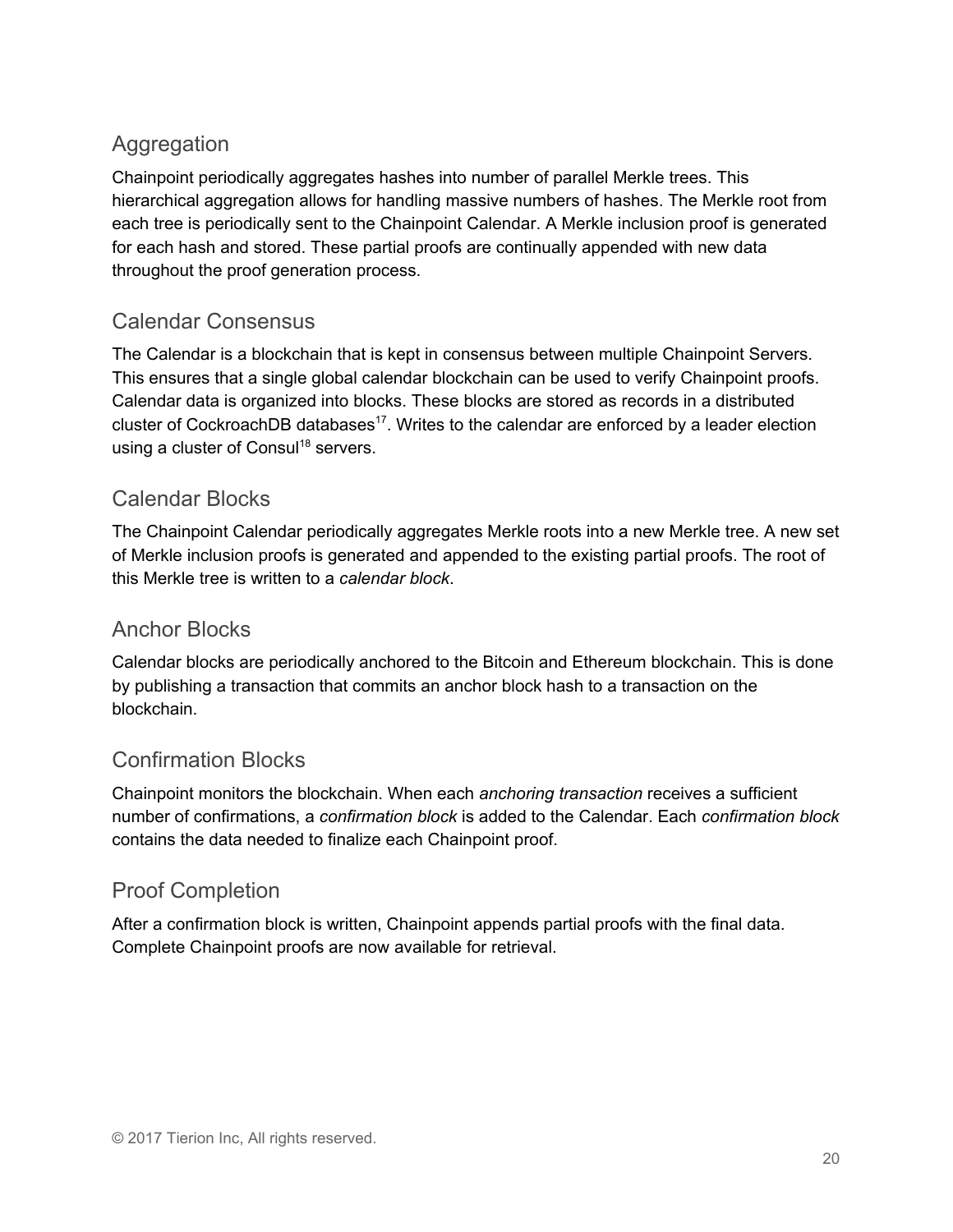# <span id="page-20-0"></span>Chainpoint Service Infrastructure

The Chainpoint Service is designed to run as a global network that operates at massive scale. The network involves the interaction of several classes of participants.

#### Core

Core is a network of partners that run the full Chainpoint Service stack, maintain the global calendar, and anchor data to the blockchain.

#### Nodes

Nodes provide additional scaling, mirror the global calendar, and audit Core. Each node that joins the network improves scalability and reliability. Anyone can become part of this distributed network by downloading the software and running a Node.

## Chainpoint Clients

Clients can connect to a Node, or directly to Chainpoint Core via an API.



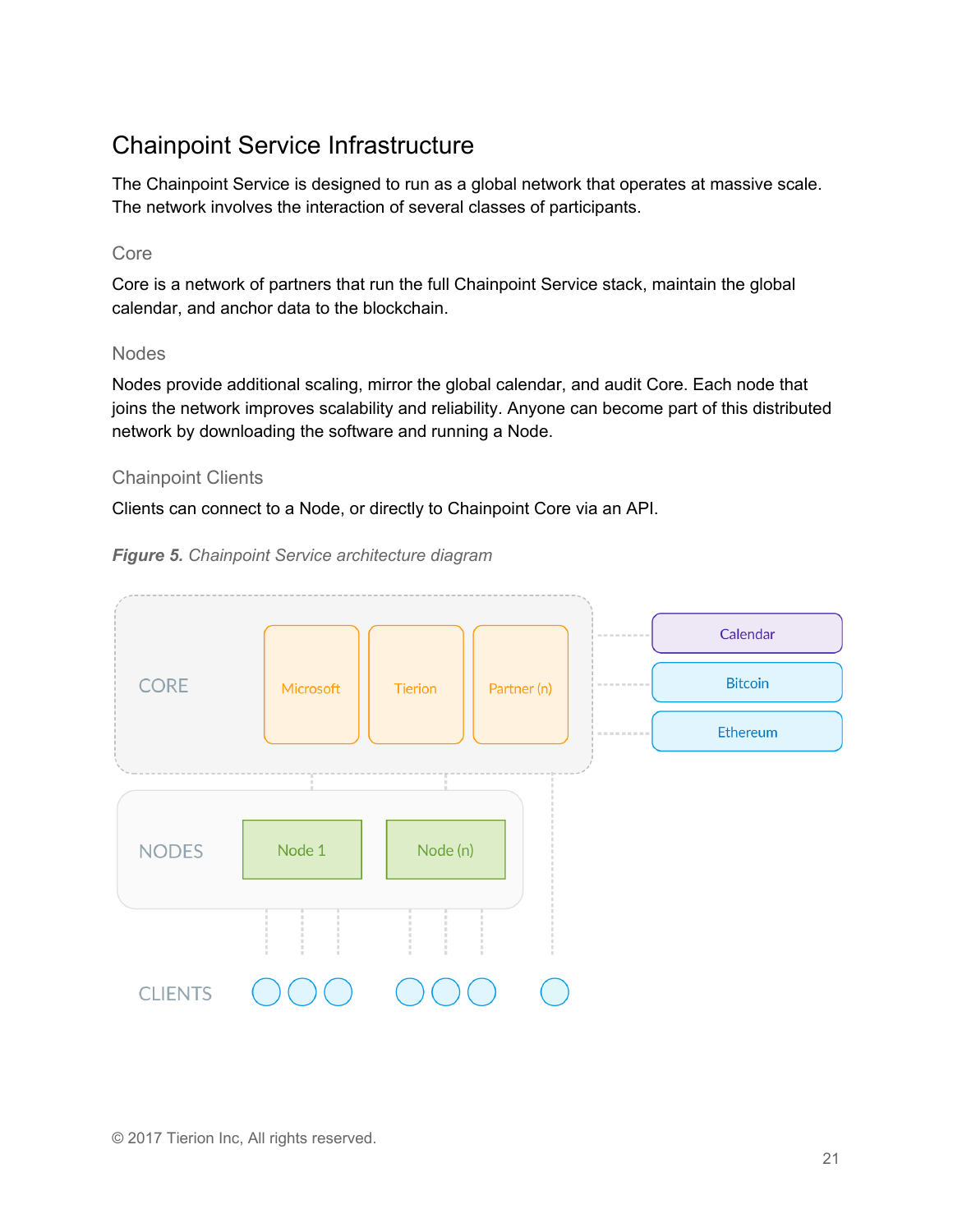# Chainpoint Service Design Goals

#### Scalable

Chainpoint is designed for virtually unlimited scale. In contrast to other blockchain based systems, throughput increases as nodes are added to the network.

#### Reliable

Chainpoint is designed to have zero downtime and consistently return proofs in a predictable timeframe. Chainpoint Core is distributed across independent data centers and geographic regions to ensure availability and redundancy. Chainpoint Nodes form a decentralized network to create and verify Chainpoint proofs.

#### Secure

Anchoring allows Chainpoint to inherit the security properties of multiple blockchains. Modifying the Bitcoin or Ethereum blockchain would cost an attacker millions of dollars and becomes increasingly difficult over time.

## Economic Efficiency

Chainpoint is designed to be inexpensive or free for most network participants. Increases in network throughput scales independently of blockchain transaction costs.

## Open

Anyone can join the network by running a Chainpoint Node. Nodes mirror a copy of the calendar data and can independently verify the full chain.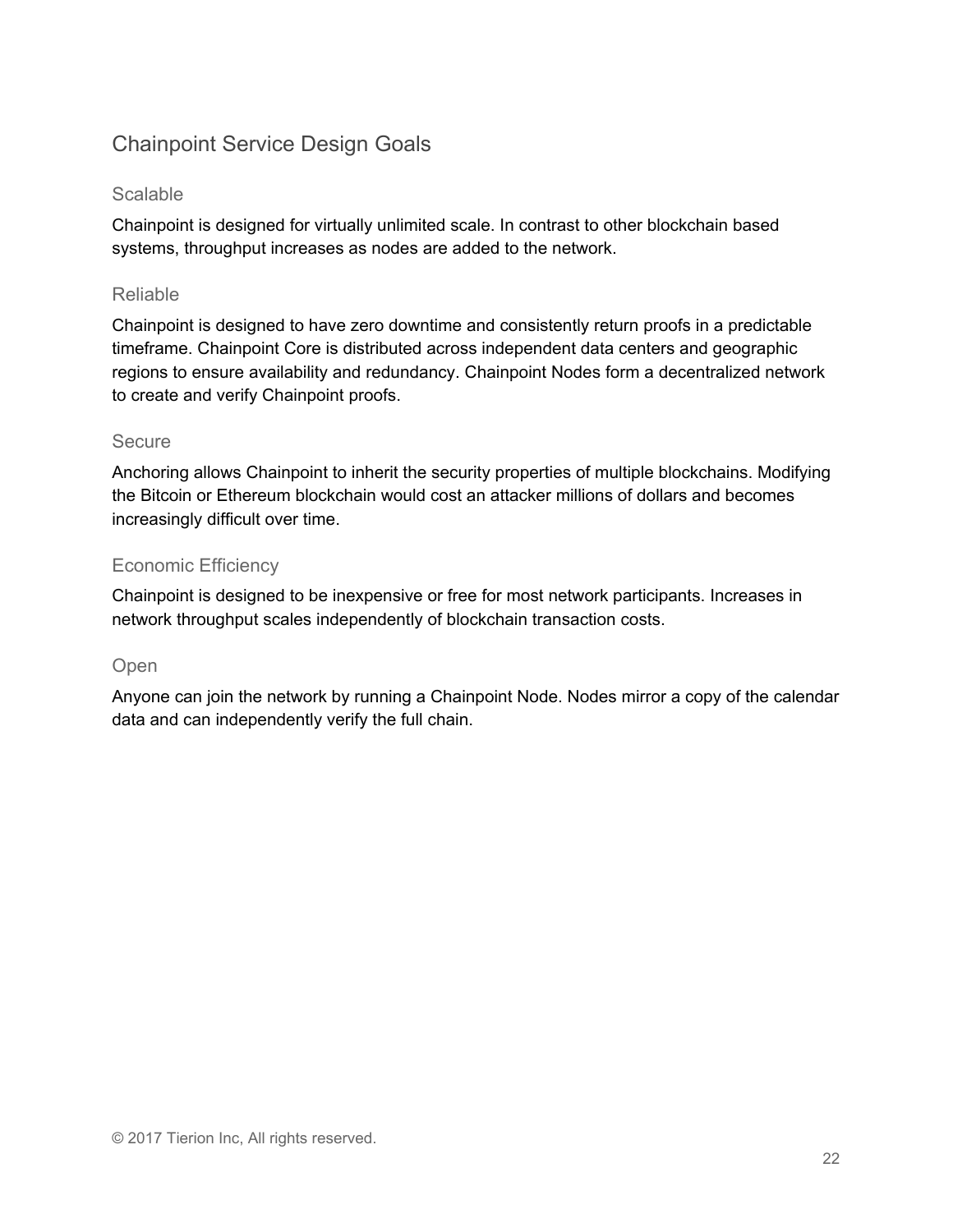# Chainpoint Core

Chainpoint Core is a network of partners that run the full Chainpoint Service stack to create and verify proofs, read and write to the global calendar, and perform anchoring operations. Each Core Member operates one or more clusters of servers. Each cluster is called a service cluster.



| CHAINPOINT CORE MEMBER   |                          |                     |
|--------------------------|--------------------------|---------------------|
| <b>Service Cluster A</b> | <b>Service Cluster B</b> | Service Cluster (n) |
| Server 1                 | Server 1                 | Server 1            |
| Server <sub>2</sub>      | Server <sub>2</sub>      | Server <sub>2</sub> |
| Server (n)               | Server (n)               | Server (n)          |
|                          |                          |                     |

Core Members have the resources to run scalable systems with high availability and near zero downtime. The first three service clusters will be available at Chainpoint.org. Microsoft is first organization to join Core and will be hosting a service cluster.

# Global Calendar

The Chainpoint Calendar is a blockchain that is created by Core and audited by Nodes. The calendar provides several benefits:

## Reduced Costs

One Core Partner anchors for everyone on the Chainpoint Network. A single transaction can be used to anchor millions of proofs. This makes Chainpoint inexpensive or free for most network participants.

## Faster Response

The full proof generation process can sometimes exceed an hour due to variations in the time it takes to mine Bitcoin blocks. Each Chainpoint proof is anchored to the calendar within seconds of hash submission. Chainpoint then returns a partial proof that is automatically updated throughout the proof generation process. This eliminates the need to wait for Bitcoin and Ethereum transactions to confirm.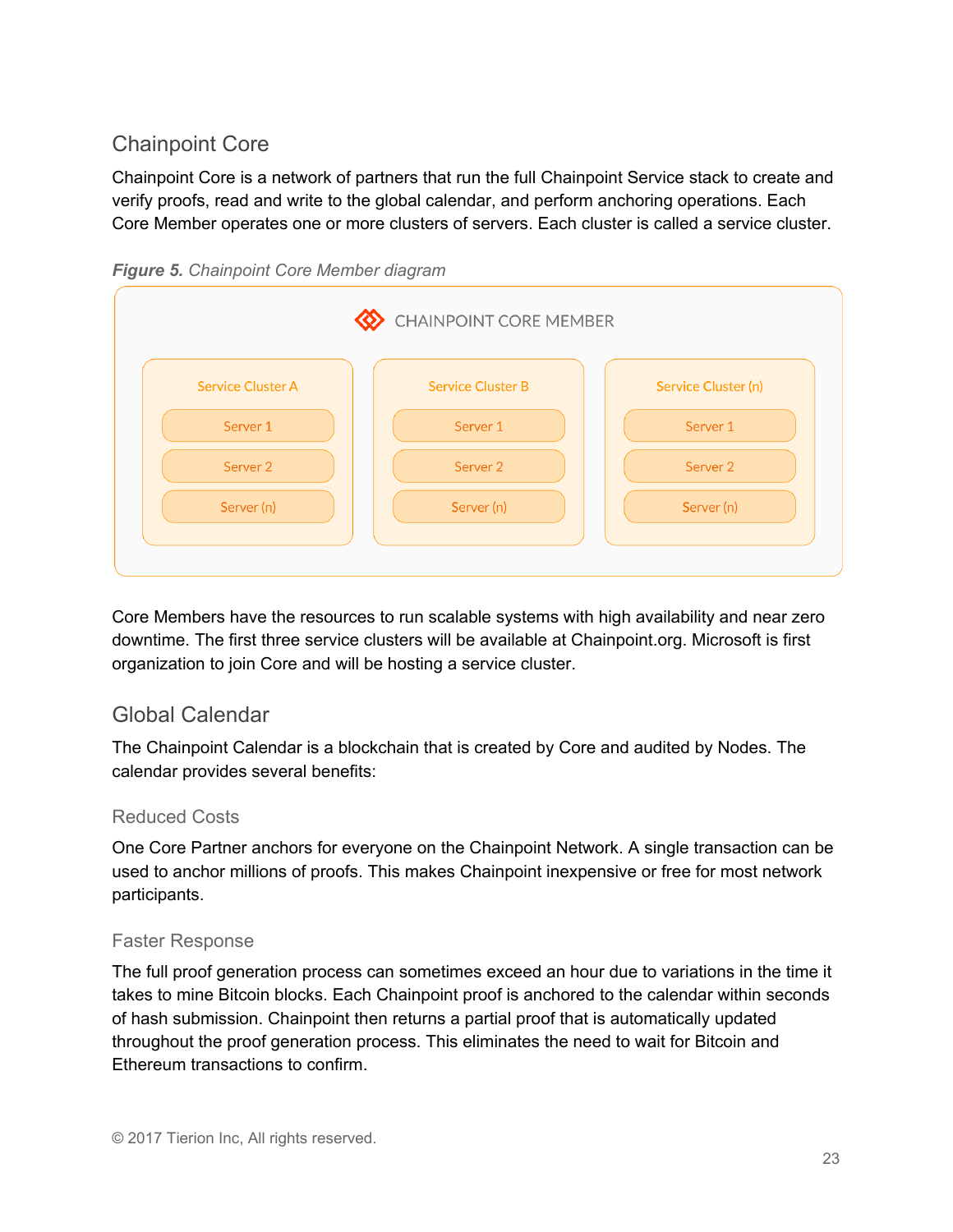#### Proof Verification

The calendar provides a single source of data for verifying Chainpoint proofs. Anyone with the calendar data can fully verify every Chainpoint proof without having to run a Bitcoin or Ethereum node. You don't have to worry about servers going offline and parts of your proof becoming impossible to verify. Those with advanced security requirements can cross check the calendar data with their own Bitcoin or Ethereum nodes.

## Auditability

A global calendar makes it possible for anyone to audit Core and independently verify the validity and integrity of the chain. Each block is signed with a provider specific public key, and the chain is periodically anchored to Bitcoin and Ethereum.

## Chainpoint Nodes

Each additional Node increases the total capacity of the network to create and verify proofs. Nodes are able to receive and process hashes, pass hashes up to Core, receive partial proofs from Core, and generate final proofs. Additionally, Nodes mirror a copy of the calendar and continually audit the chain.

#### Node Operators

Anyone can join the Chainpoint Network by running a Chainpoint Node.

#### Proof Generation

Each Node provides an HTTP API that is a subset of the Core API. Hashes submitted through this API are aggregated into their own Merkle tree at regular intervals. The Merkle root of that tree is submitted to Core. Each hash sent to Core may be used to generate thousands of proofs per Node. Thus, each Node significantly increases the network's capacity to generate proofs.

#### **Verification**

Nodes store a local mirror of the global calendar in real time. This allows Nodes to provide the same proof verification API as Core. Every Chainpoint Node can fully verify every Chainpoint proof.

#### Real-time Calendar Audit

Nodes mirror the calendar data in real-time. Nodes validate that each block in the chain is internally consistent, and signed with the public key of the Core Partner. Periodically, Nodes verify that the entire chain is valid all the way back to the genesis block and report these results to the network.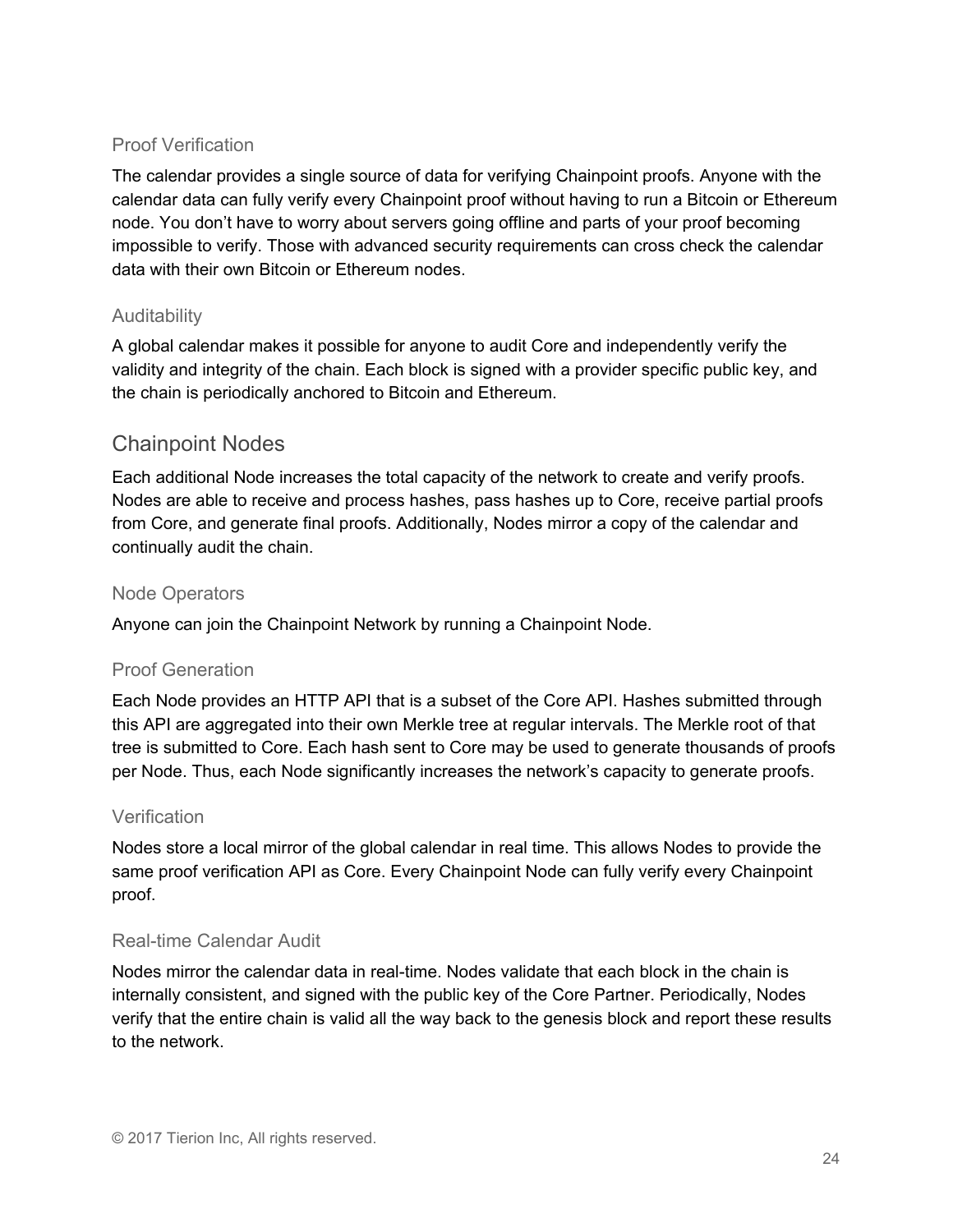# <span id="page-24-0"></span>**Economics**

When Tierion was first released in June 2015, the cost of anchoring data into the Bitcoin blockchain was approximately \$0.03 USD. In June of 2017, that cost has increased over 100x to \$3.40 USD. Ethereum transaction fees are following a similar pattern.



*Figure 5. Bitcoin and Ethereum transaction fees in \$USD.*

Rising transaction fees have made it too expensive for individual developers and most businesses to anchor data. Based on current market prices, anchoring one transaction every ten minutes to the Bitcoin and Ethereum blockchains costs \$181,332 per year. These costs are projected to continue to rise.

The Tierion Network makes anchoring data economically viable for all. The Chainpoint Service scales to anchor a virtually unlimited amount of data with a minimal footprint on the blockchain.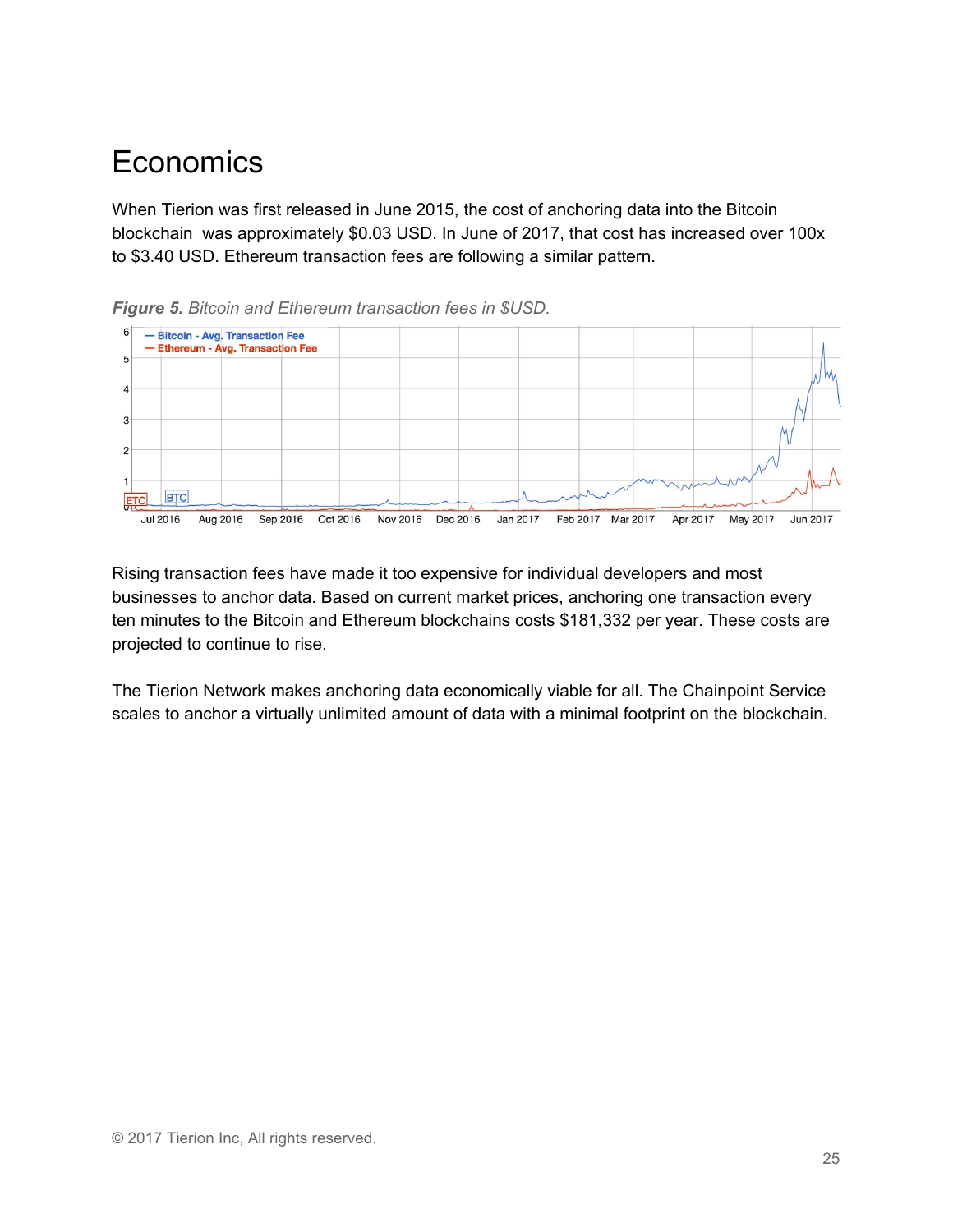# <span id="page-25-0"></span>Tierion Network Token

The Tierion Network Token (TNT) incentivizes network participants to operate and secure the network infrastructure. Chainpoint is the first service available on the Tierion Network. We have plans for future services that will be built on top of Chainpoint and will announce these services in the future.

# Core Members

Core Members incur significant costs to operate server clusters. TNT provides a method to recoup these costs. Core Partners earn TNT for anchoring data into the Bitcoin and Ethereum blockchains. Periodically, Core's consensus algorithm elects a leader that can create an anchor block, which requires them to spend BTC or ETH to publish a transaction. The Core Member that creates the anchor block receives a block reward, as well as the tokens paid to Core for that anchor block.

# Nodes

Nodes earn TNT by mirroring a copy of the calendar and publishing an API endpoint for proof creation and verification. Nodes are periodically audited to prove they have a current copy of the calendar that can be used to verify a Chainpoint proof. Nodes that pass the audit have a chance to win the reward for that period.

Periodically, nodes spend TNT to send data to Core for anchoring. Each node has a local mechanism for constructing Merkle trees and generating proofs. By sending a Merkle root upstream, each node can create thousands of Chainpoint proofs using a single anchoring transaction.

Nodes may charge for generating and verifying proofs. Node operators can also build services and charge at a price that's independent of the value of TNT.

A fixed supply of TNT will be created during a token sale using the ERC20<sup>19</sup> standard. The token sale and our partner commitments guarantee that for the first year, users will be able to send limited amount of data to Core at zero cost.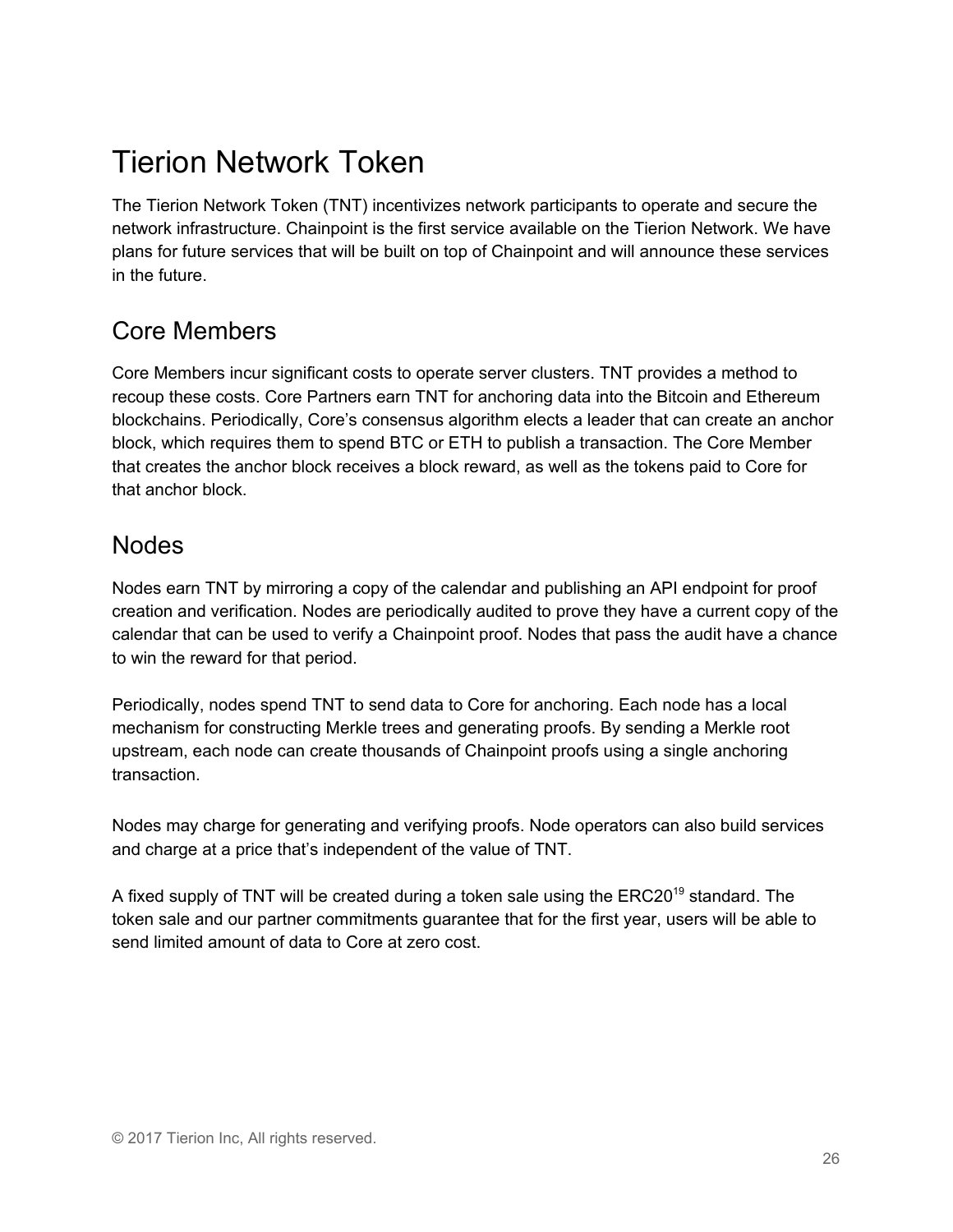# <span id="page-26-0"></span>**Conclusion**

As the world relies more and more on digital data, it becomes increasingly important to identify the source of information and verify its authenticity. This is especially pressing for companies in regulated industries, such as healthcare, insurance, and financial services. These organizations are trusted with safeguarding huge volumes of critical data. Proving the authenticity of information within these industries is currently slow, cumbersome, and expensive.

The Tierion Network will fundamentally improve how the world secures and shares data. By providing a "Proof Engine" for the Internet, everyone will be able to prove with absolute certainty, when data was created or if it has been modified from its original state. Additionally, Tierion provides an ultra-secure trust anchor that doesn't rely on trusted authorities.

The vision for the Tierion Network stretches beyond the initial Chainpoint offering. This is just the first step in a longer journey. We're building a global network for data verification that operates at Internet scale. Incentives are built into the ecosystem to ensure the network's reliability, growth, and development. By running a node, developers will improve the network's scalability and earn tokens which grant access to a growing array of services.

We see the Tierion Network as a solution to the problem of trust on the Internet. The seemingly simple innovation of using hypertext to link HTML documents led to the creation of the World Wide Web. Similarly, linking data to the blockchain will create a global standard for verifiable data. The implications of this seemingly simple innovation could be groundbreaking.

There is a fundamental gap in the Internet's trust infrastructure. The root of trust for all systems relies on trusted authorities. Tierion closes this gap and makes it possible to create a better Internet where proof replaces trust as the foundation for security.

#### **For more information, visit https://Tierion.com or email info@tierion.com**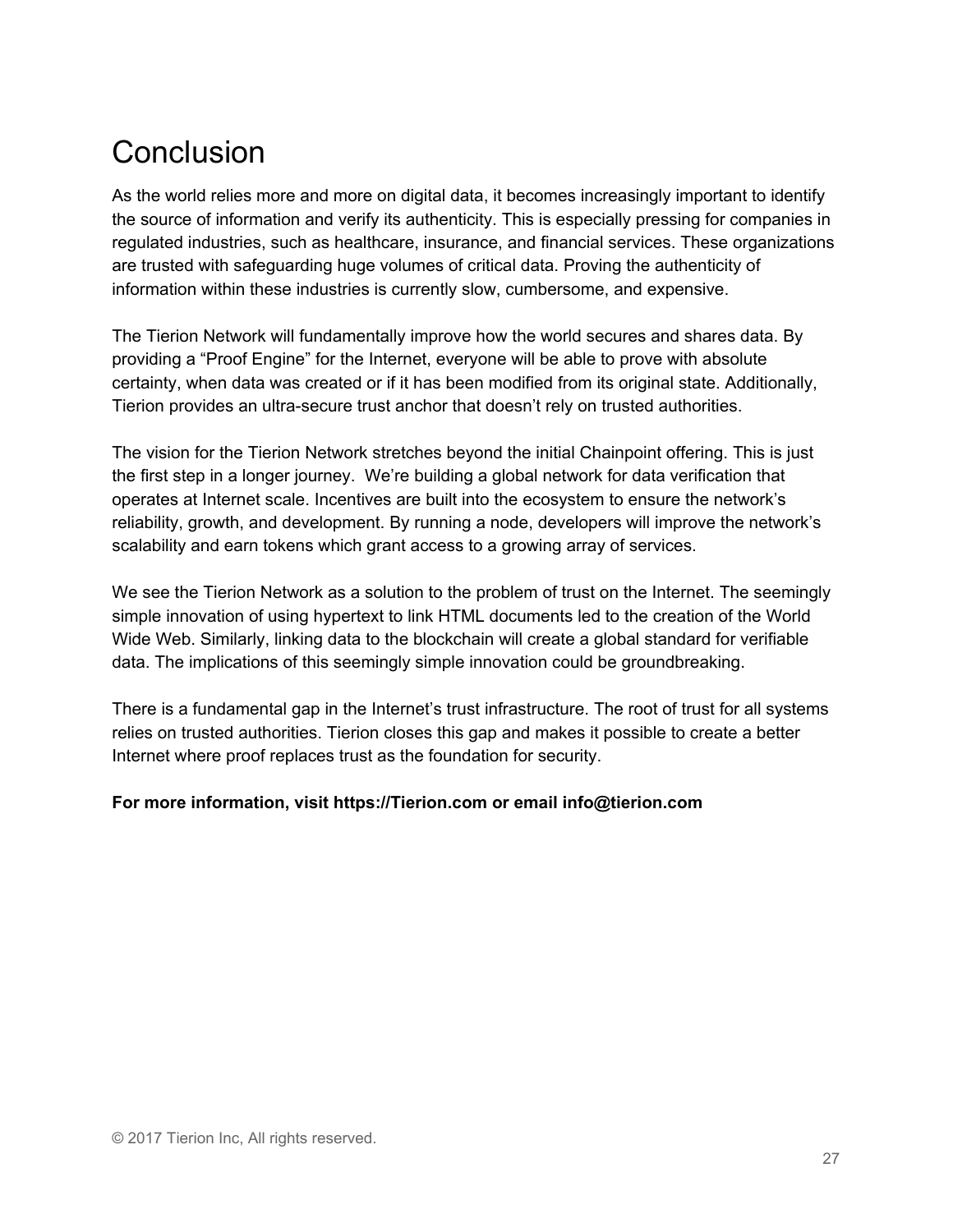# <span id="page-27-0"></span>Appendix A: Full Chainpoint 3.0 Proof Sample

```
This sample is for demonstration purposes only.
```

```
{
   "@context": "https://w3id.org/chainpoint/v3",
   "type": "Chainpoint",
   "hash": "52da1abc1608bf37a204f3d9664541fad88dbd91014cd3e5f0542b98c00b787c",
   "hash_id": "8853b190-6061-11e7-9322-45354847e629",
   "hash_submitted_at": "2017-07-04T02:36:07Z",
   "branches": [
     {
       "label": "cal_anchor_branch",
       "ops": [
         {
           "l": "8853b190-6061-11e7-9322-45354847e629"
         },
         {
           "op": "sha-256"
         },
         {
           "l":
"1499135760:889036cac6f4d9dbfc13693da2a558f65fc2468d26ef3f3934b8d5e19e86d7616793e4d24debccdf267
4d175f66724cdcf5198406c1967d83a35b9a00d3f12cb"
         },
         {
           "op": "sha-256"
         },
         {
           "l": "1407:1499135771727:1:a.chainpoint.org:cal:1407"
         },
         {
           "r": "e61eebbe297ed276d20005dcd146805c1846a4b709066c40a176903f84464ace"
         },
\overline{\mathcal{L}} "op": "sha-256"
         },
```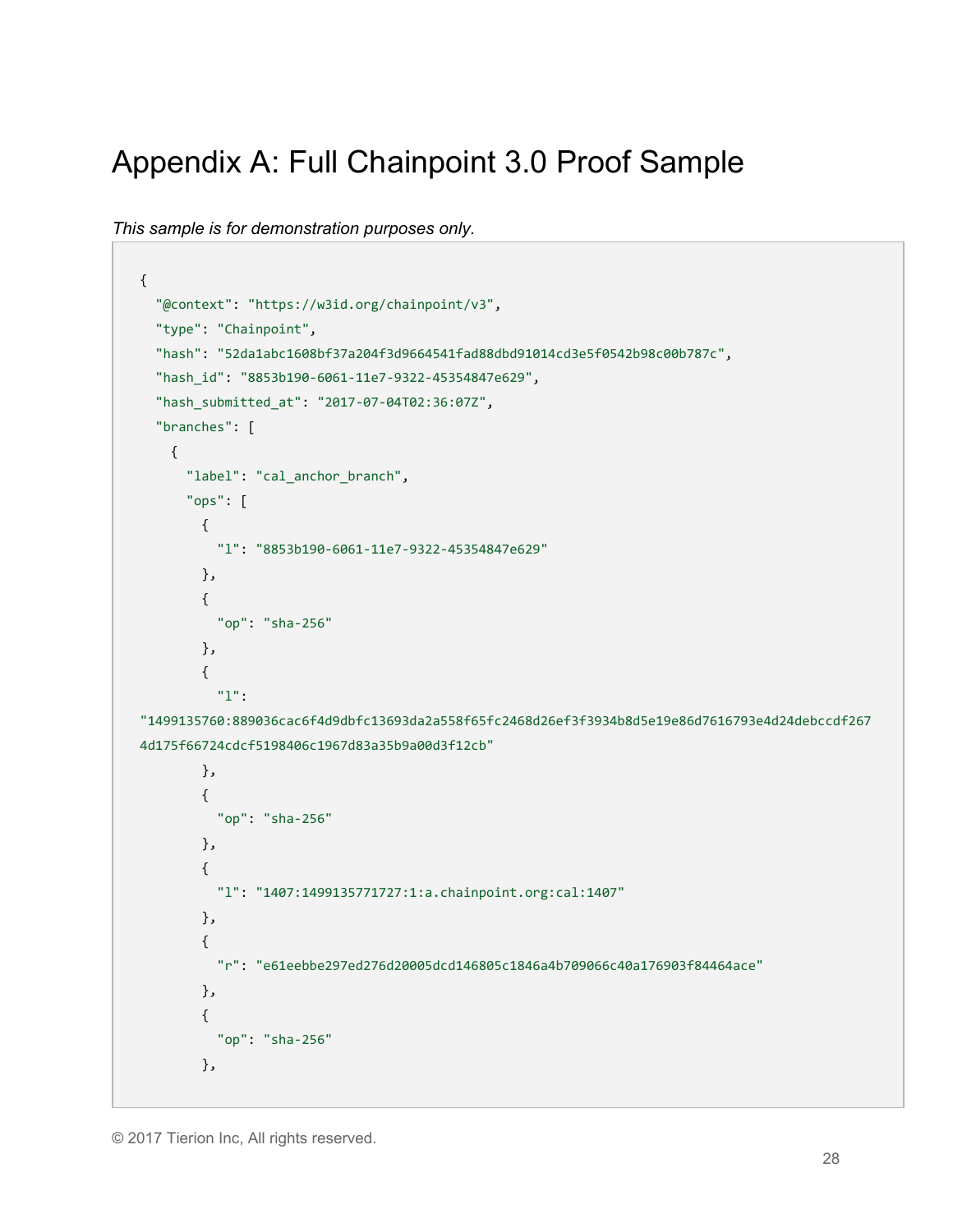```
 {
       "anchors": [
         {
            "type": "cal",
           "anchor_id": "1407",
           "uris": [ "http://a.chainpoint.org/calendar/1407/hash" ]
         }
       ]
     }
 ],
 "branches": [{
     "label": "eth_anchor_branch",
     "ops": [{
         "l": "72de6fe5c8f3505b58436c86b87d2cdf7fca3a2edb485f6642e18249cedf2d68"
       },
       {
         "op": "sha-256"
       },
       {
         "l": "09096dbc49b7909917e13b795ebf289ace50b870440f10424af8845fb7761ea5"
       },
       {
         "op": "sha-256"
       },
       {
         "l": "283d2558a4a3b7c56136984f9211de42637b58c41576ed8d9627bf5423c7966c"
       },
       {
         "op": "sha-256"
       },
       {
         "anchors": [{
           "type": "eth",
           "anchor_id": "d3e7ec84c3dbe86f7d9a8ea68ae4ded6c0b012be519f433a07f15bd612fb47a9",
           "uris": [ "http://a.chainpoint.org/calendar/1469/data" ]
         }]
       }
     ]
```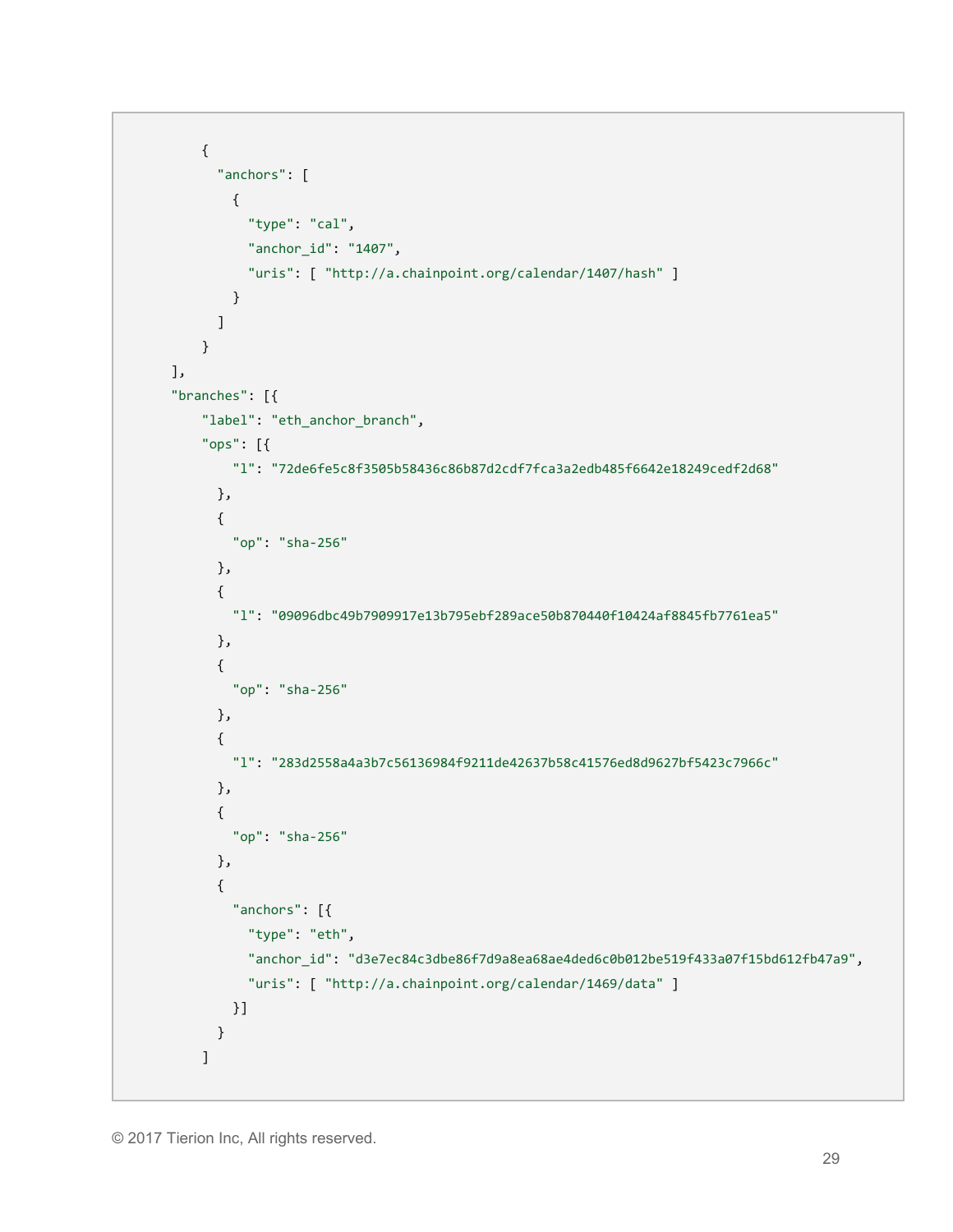```
 },
       {
         "label": "btc_anchor_branch",
         "ops": [{
             "l": "cb0dbbedb5ec5363e39be9fc43f56f321e1572cfcf304d26fc67cb6ea2e49faf"
           },
           {
             "op": "sha-256"
           },
           {
             "r": "cb0dbbedb5ec5363e39be9fc43f56f321e1572cfcf304d26fc67cb6ea2e49faf"
           },
           {
             "op": "sha-256"
           },
           {
             "l":
"0100000001d94a7f924e49246a136a95ceb70b7c6758b2a65f7cca2b0fa144cbe7c39f217a010000006a4730440220
504a4571c4263c83d51399ef14240a3bb06af7159fb6dbb6db182e7e7901edf802202942e98a20d295753155c5249a5
84f6261a6b31ce603720b7c37e0e71ba742070121035b690114679d44d75b75aa170e34596c94c778f589bcb9063b0e
4e293fcacd1dffffffff020000000000000000226a20"
           },
           {
             "r": "7b0d3e00000000001976a9147003cc5915f6c23fd512b38daeeecfdde7a587e988ac00000000"
           },
           {
             "op": "sha-256-x2"
           },
           {
             "l": "ca978112ca1bbdcafac231b39a23dc4da786eff8147c4e72b9807785afee48bb"
           },
           {
             "op": "sha-256-x2"
           },
           {
             "r": "3e23e8160039594a33894f6564e1b1348bbd7a0088d42c4acb73eeaed59c009d"
           },
           {
```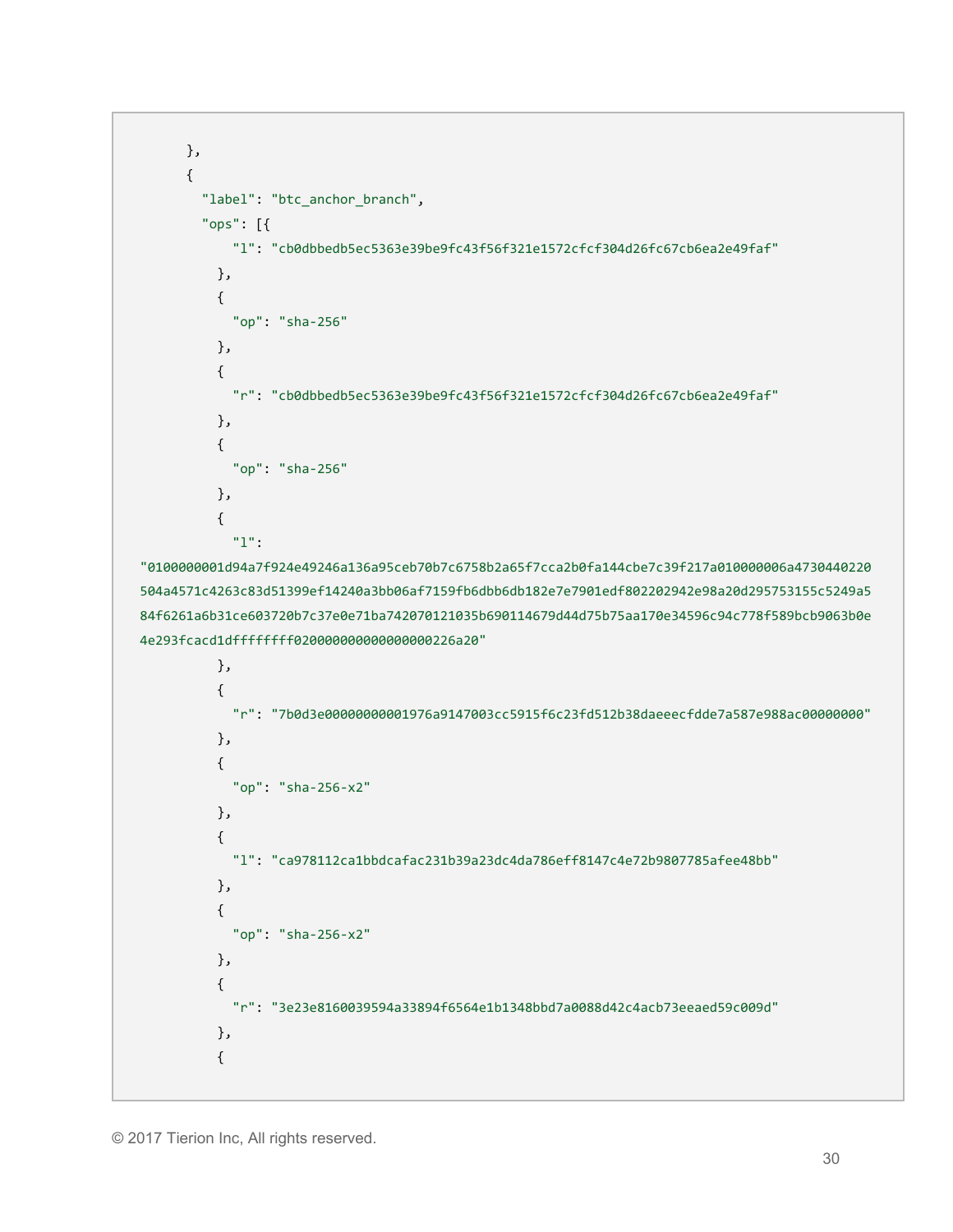```
 "op": "sha-256-x2"
 },
 {
   "l": "2e7d2c03a9507ae265ecf5b5356885a53393a2029d241394997265a1a25aefc6"
 },
 {
   "op": "sha-256-x2"
 },
 {
   "l": "18ac3e7343f016890c510e93f935261169d9e3f565436429830faf0934f4f8e4"
 },
 {
   "op": "sha-256-x2"
 },
 {
   "l": "3f79bb7b435b05321651daefd374cdc681dc06faa65e374e38337b88ca046dea"
 },
 {
   "op": "sha-256-x2"
 },
 {
  "l": "1516f000de6cff5c8c63eef081ebcec2ad2fdcf7034db16045d024a90341e07d"
 },
 {
   "op": "sha-256-x2"
 },
 {
   "l": "77c654b3d1605f78ed091cbd420c939c3feff7d57dc30c171fa45a5a3c81fd7d"
 },
 {
   "op": "sha-256-x2"
 },
 {
  "l": "a292780cc748697cb499fdcc8cb89d835609f11e502281dfe3f6690b1cc23dcb"
 },
 {
   "op": "sha-256-x2"
 },
```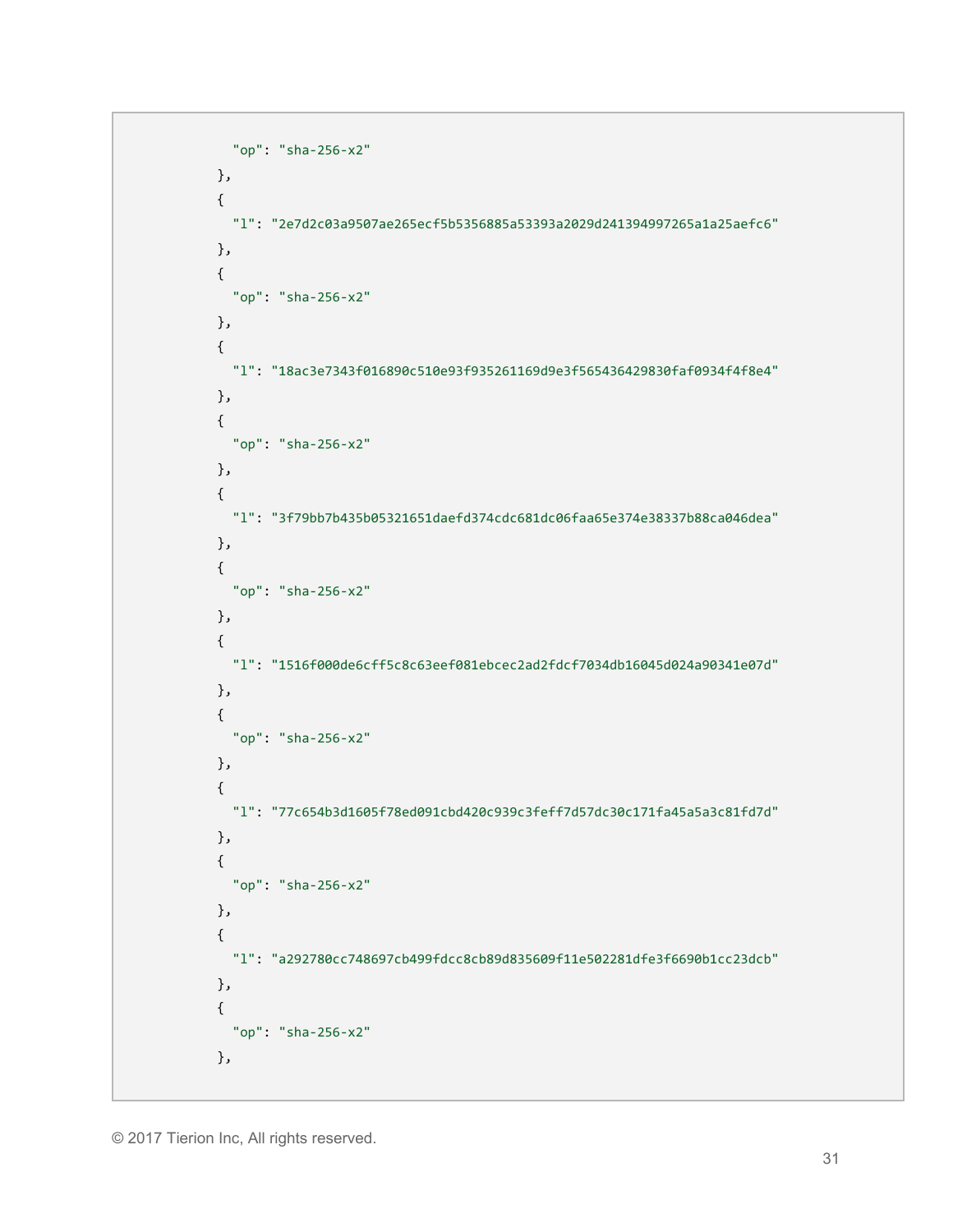```
 {
            "l": "cb4990b9a8936bbc137ddeb6dcab4620897b099a450ecdc5f3e86ef4b3a7135c"
         },
         {
            "op": "sha-256-x2"
         },
         {
            "l": "982ff4a3d60f874b31ab55db58ad9219f1ea42f688395e920d0eb42f59168997"
         },
          {
            "op": "sha-256-x2"
         },
         {
            "l": "f290eea144513d618850288844775150a17eb9df6b808caca2d748ee4cd3c800"
         },
         {
            "op": "sha-256-x2"
         },
          {
            "l": "078d336637acedc797dec33eee0a693f7a335bc653abeb3161a50e2945515b9e"
         },
          {
            "op": "sha-256-x2"
         },
         {
            "anchors": [{
              "type": "btc",
              "anchor_id": "434702",
              "uris": [ "http://a.chainpoint.org/calendar/2642/data" ]
            }]
         }
       ]
     }
   ]
 }]
```
}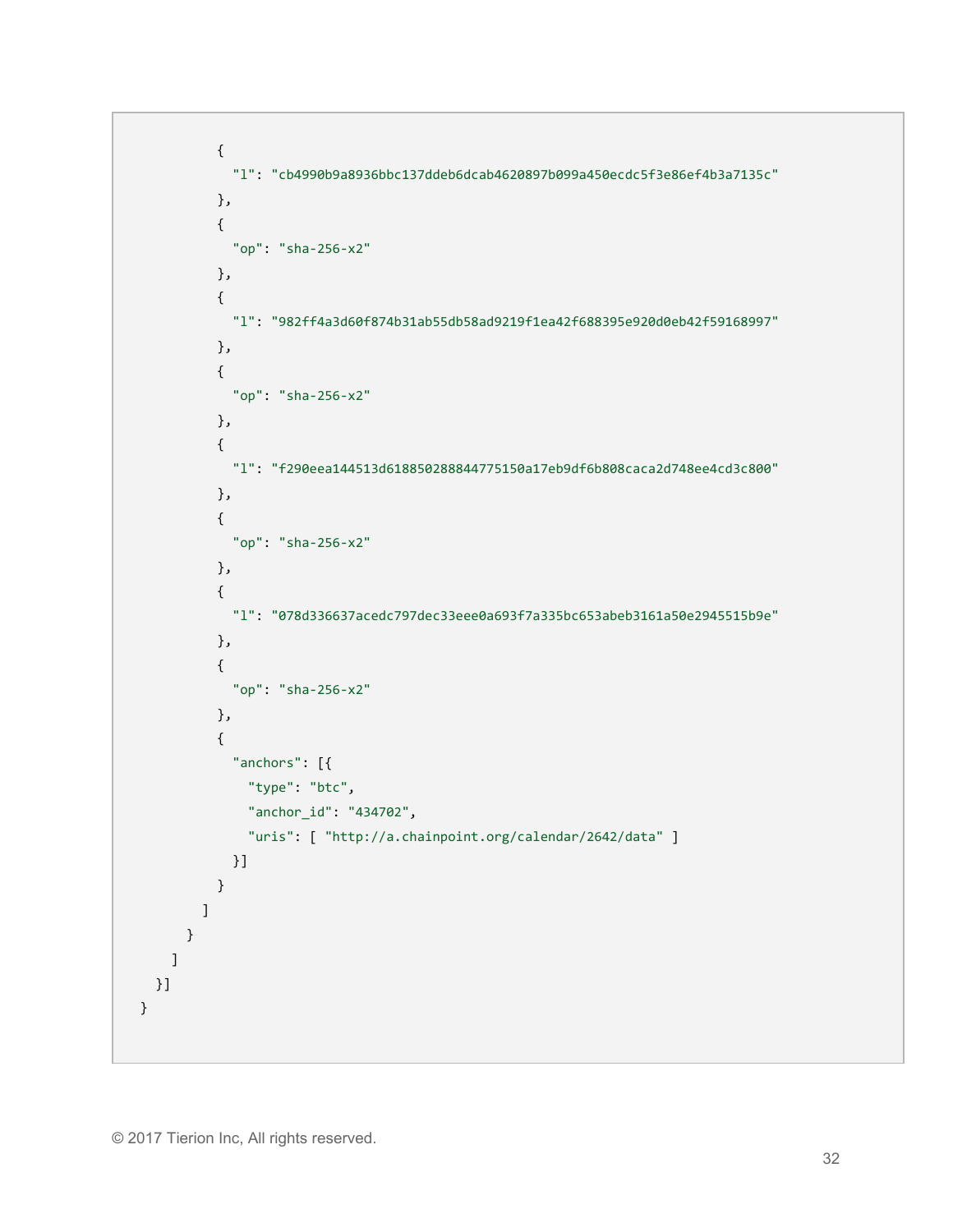# **Endnotes**

1. W. Vaughan. Chainpoint: a standard blockchain proof protocol, (2016) https://medium.com/@WayneVaughan/chainpoint-a-standard-blockchain-proof-protocol-79def1c37189

2. JSON For Linking Data, JSON-LD (2017) https://json-ld.org/

3. "Chainpoint Community Group", W3C, (2016) https://www.w3.org/community/chainpoint/

4. Web consortium weighs in on blockchain standards, Fedscoop, (2017) https://www.fedscoop.com/web-consortium-starts-work-on-blockchain-standards/

5. S. Nakamoto. Bitcoin: A peer-to-peer electronic cash system, (2009) https://bitcoin.org/bitcoin.pdf.

6. M. Aráoz. What is Proof of existence?, (2014) https://web.archive.org/web/20130711050552/http://www.proofofexistence.com:80/about

7. "Transaction Rate", Blockchain.info, (2017) https://blockchain.info/charts/transactions-per-second?daysAverageString=7&timespan=all

8. "Block timestamp", Bitcoin Wiki, (2017) https://en.bitcoin.it/wiki/Block\_timestamp

9. "Microsoft and Tierion collaborate on attestations & Blockchain proofs", Microsoft, (2017) https://azure.microsoft.com/en-us/blog/blockchain-identity-proofs/

10. Trust Anchor, Wikipedia (2017) https://en.wikipedia.org/wiki/Trust\_anchor

11. NTP: The Network Time Protocol, NTP.org (2017) http://www.ntp.org

12. A Universally Unique IDentifier (UUID) URN Namespace, IETF.org (2017) https://www.ietf.org/rfc/rfc4122.txt

13. Chainpoint – Innovations in Blockchain Timestamp Proofs, Tierion (2017) https://tierion.com/blog/chainpoint-innovations-in-blockchain-timestamp-proofs/

14. How to Time-Stamp a Digital Document, anf.es (2017) https://www.anf.es/pdf/Haber\_Stornetta.pdf

15. NIST Randomness Beacon, NIST (2017) https://www.nist.gov/programs-projects/nist-randomness-beacon

16. Hash Calendar, Wikipedia, (2017) https://en.wikipedia.org/wiki/Hash\_calendar